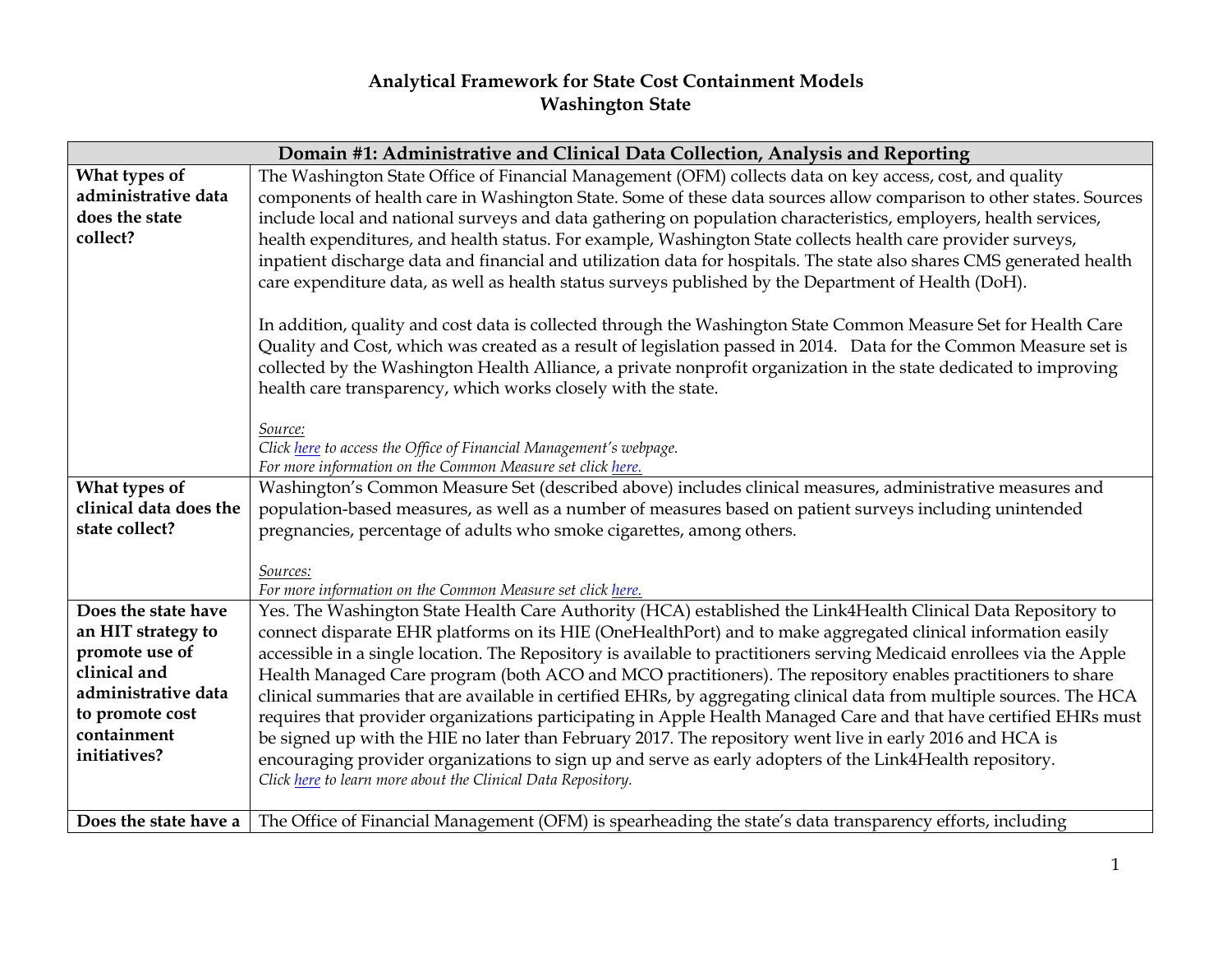|                         | Domain #1: Administrative and Clinical Data Collection, Analysis and Reporting                                           |
|-------------------------|--------------------------------------------------------------------------------------------------------------------------|
| centralized agency      | establishment of an APCD, for which the Center for Health Systems Effectiveness (CHSE) at Oregon Health and              |
| or entity responsible   | Science University (OHSU) to serve as lead organization. CHSE is subcontracting with Onpoint Health Data to serve        |
| for collecting,         | as the data vendor for the state's APCD.                                                                                 |
| analyzing and           |                                                                                                                          |
| reporting health care   |                                                                                                                          |
| data?                   |                                                                                                                          |
| Does the state have a   | It is anticipated that data from the WA-APCD will be made available in late 2017.                                        |
| functioning APCD        |                                                                                                                          |
| that it uses to collect | Sources:                                                                                                                 |
| data?                   | Click here for an overview of the WA-APCD.                                                                               |
| Does the state report   | Yes, OFM make available a variety of data resources on its website.                                                      |
| cost and quality to     |                                                                                                                          |
| the public?             | HCA also posts on its Medicaid Managed Care website, several reports, including the following.                           |
|                         | Qualis Health, the External Quality Review Organization (EQRO) for Washington Medicaid, prepares a                       |
|                         | performance measure comparative analysis report as part of its contract with HCA. The report compares the                |
|                         | Apple Health MCOs' performance to one another.                                                                           |
|                         | CAHPS data for adults and for children with chronic conditions.                                                          |
|                         |                                                                                                                          |
|                         | The Washington Health Alliance publishes data on health care cost and quality via the Community Checkup.                 |
|                         | Quality: visitors to site can view performance scores by provider/clinic for five conditions: asthma, COPD,<br>$\bullet$ |
|                         | depression, diabetes, heart disease.                                                                                     |
|                         | Cost: site displays health care spending growth in Washington related to the Washington State GDP;<br>$\bullet$          |
|                         | Medicaid per enrollee spending; and public employee per enrollee spending.                                               |
|                         |                                                                                                                          |
|                         | Sources:                                                                                                                 |
|                         | Click here to learn more and view Qualis Health's Washington Medicaid reports.                                           |
|                         | Click here to learn more about the Washington Health Alliance's Community Checkup annual report.                         |
|                         | Health care data sources made publicly available by the OFM may be found here.                                           |
| Does the state          | No. The state believes that its soon to be implemented APCD will help state agencies better understand cost drivers.     |
| identify and track      | However, other organizations, like the Washington Health Alliance have provided some useful information about            |
| key cost drivers and    | cost drivers, including that variation in billing prices for common procedures among hospitals in Washington             |
| high cost providers     | resulted in fourfold differences in prices for certain procedures.                                                       |
| through analysis of a   |                                                                                                                          |
| combination of          |                                                                                                                          |
| administrative and      | Source:                                                                                                                  |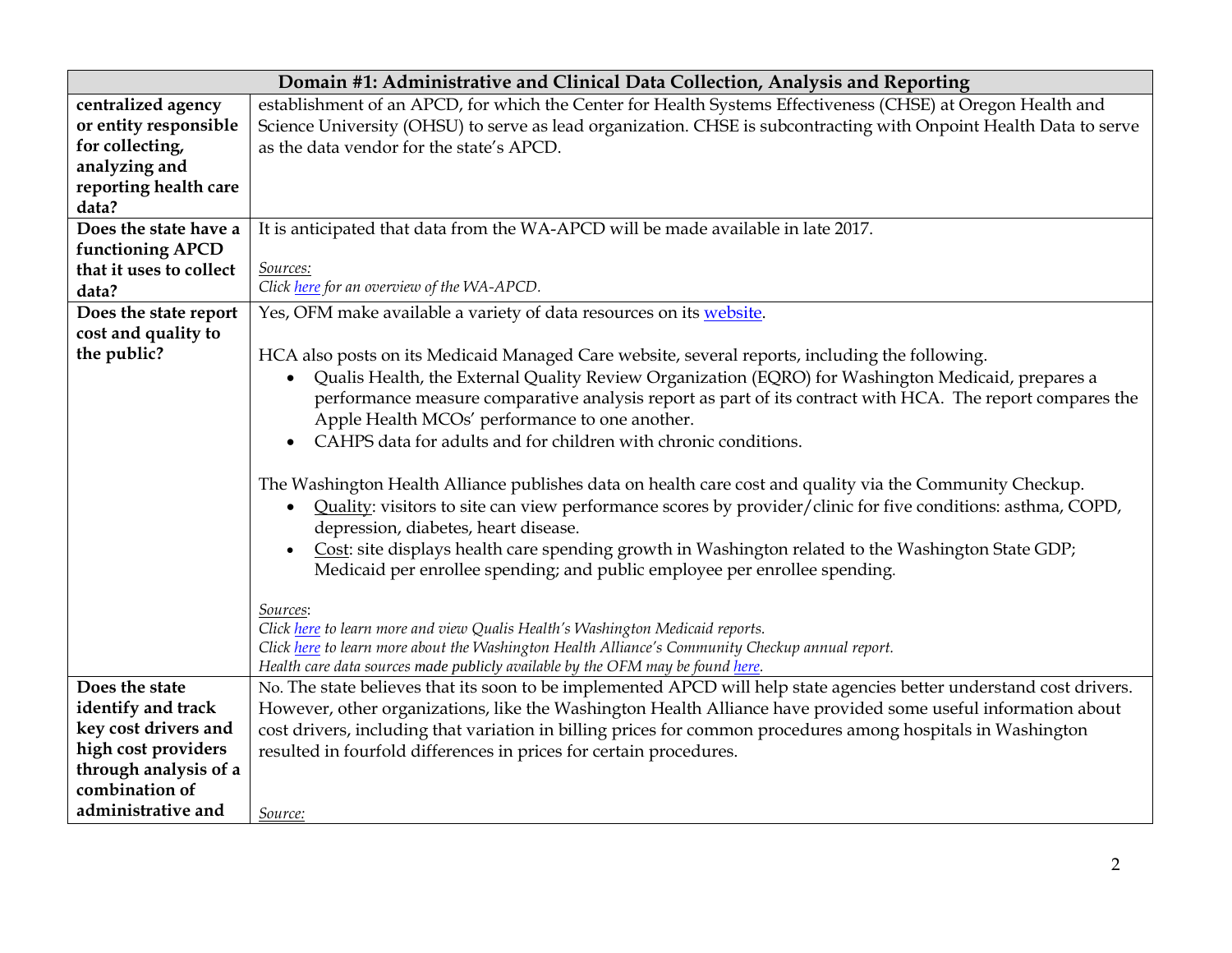| Domain #1: Administrative and Clinical Data Collection, Analysis and Reporting |                                                                                                                                                                                                                                                                                                                                                      |
|--------------------------------------------------------------------------------|------------------------------------------------------------------------------------------------------------------------------------------------------------------------------------------------------------------------------------------------------------------------------------------------------------------------------------------------------|
| clinical data?                                                                 | Click here to read more about the Washington Health Alliance's report on hospital price variation.                                                                                                                                                                                                                                                   |
| Does the state                                                                 | Yes. Included in Washington's Common Measure Set are the following three measures of health care costs:                                                                                                                                                                                                                                              |
| monitor health care                                                            | Annual State-purchased health care spending relative to State's GDP                                                                                                                                                                                                                                                                                  |
| cost growth?                                                                   | Medicaid per enrollee spending<br>$\bullet$                                                                                                                                                                                                                                                                                                          |
|                                                                                | Public employee per enrollee spending                                                                                                                                                                                                                                                                                                                |
|                                                                                | The Washington Health Alliance reports this data via its Community Checkup website, here.                                                                                                                                                                                                                                                            |
| Does the state define                                                          | Yes. The HCA's stated goal is that by 2019, Washington's annual health care cost growth will be 2 percent less than                                                                                                                                                                                                                                  |
| cost growth targets?                                                           | the national health expenditure trend.                                                                                                                                                                                                                                                                                                               |
|                                                                                |                                                                                                                                                                                                                                                                                                                                                      |
|                                                                                | Source:                                                                                                                                                                                                                                                                                                                                              |
|                                                                                | For an overview of the HCA's goals, click here.                                                                                                                                                                                                                                                                                                      |
| Is there anything                                                              | Washington is one of just a few states with an integrated social service client database. As a result, Washington "can                                                                                                                                                                                                                               |
| that differentiates                                                            | use claims and encounter data to identify costs, risks and outcomes for individuals receiving services across State-                                                                                                                                                                                                                                 |
| this state's data                                                              | funded social and health programs. The database already informs internal and external decisions, and is linked to                                                                                                                                                                                                                                    |
| collection, analytic<br>and reporting                                          | other sources of information, such as crime, incarceration, and school and employment data."                                                                                                                                                                                                                                                         |
| strategy from those                                                            |                                                                                                                                                                                                                                                                                                                                                      |
| of other states?                                                               | "Washington's advanced analytic capabilities are now being deployed using both Medicaid and Medicare claims<br>data to monitor, track, and analyze health service utilization, medical expenditures, morbidity/mortality outcomes,<br>and social service impact outcomes. The data (Medicaid and Medicare) are used to support cost-benefit and cost |
|                                                                                | offset analyses, program evaluations, operational program decisions, geographical analyses, and in-depth<br>research Population estimates are available at many different levels of geography, including state, counties,                                                                                                                            |
|                                                                                | cities, legislative districts, school districts, and census tracts. The information can be used to generate use rates by                                                                                                                                                                                                                             |
|                                                                                | age, race, gender, and poverty levels for multiple geographic areas, enhancing the ability to make regional and local<br>comparisons for policy purposes."                                                                                                                                                                                           |
|                                                                                | Source:                                                                                                                                                                                                                                                                                                                                              |
|                                                                                | Washington's Health Care Innovation Plan may be accessed here.                                                                                                                                                                                                                                                                                       |

| Domain #2: Medicaid Purchasing and Coverage Strategies to Contain Costs |                                                                                                                    |
|-------------------------------------------------------------------------|--------------------------------------------------------------------------------------------------------------------|
| Does the state                                                          | Somewhat. First, its Medicaid Transformation Waiver states a collective goal of moving 90% of all state financed   |
| coordinate                                                              | health care to value-based payment (alternative payment models), but it testing different models with each         |
| Medicaid and state                                                      | population. Second, its Common Measure Set, which tracks the performance of the health care system on both quality |
| employee health                                                         | and cost metrics is applied to both the Medicaid program and the Public Employee Benefits Board (PEBB) program.    |
| plan performance                                                        |                                                                                                                    |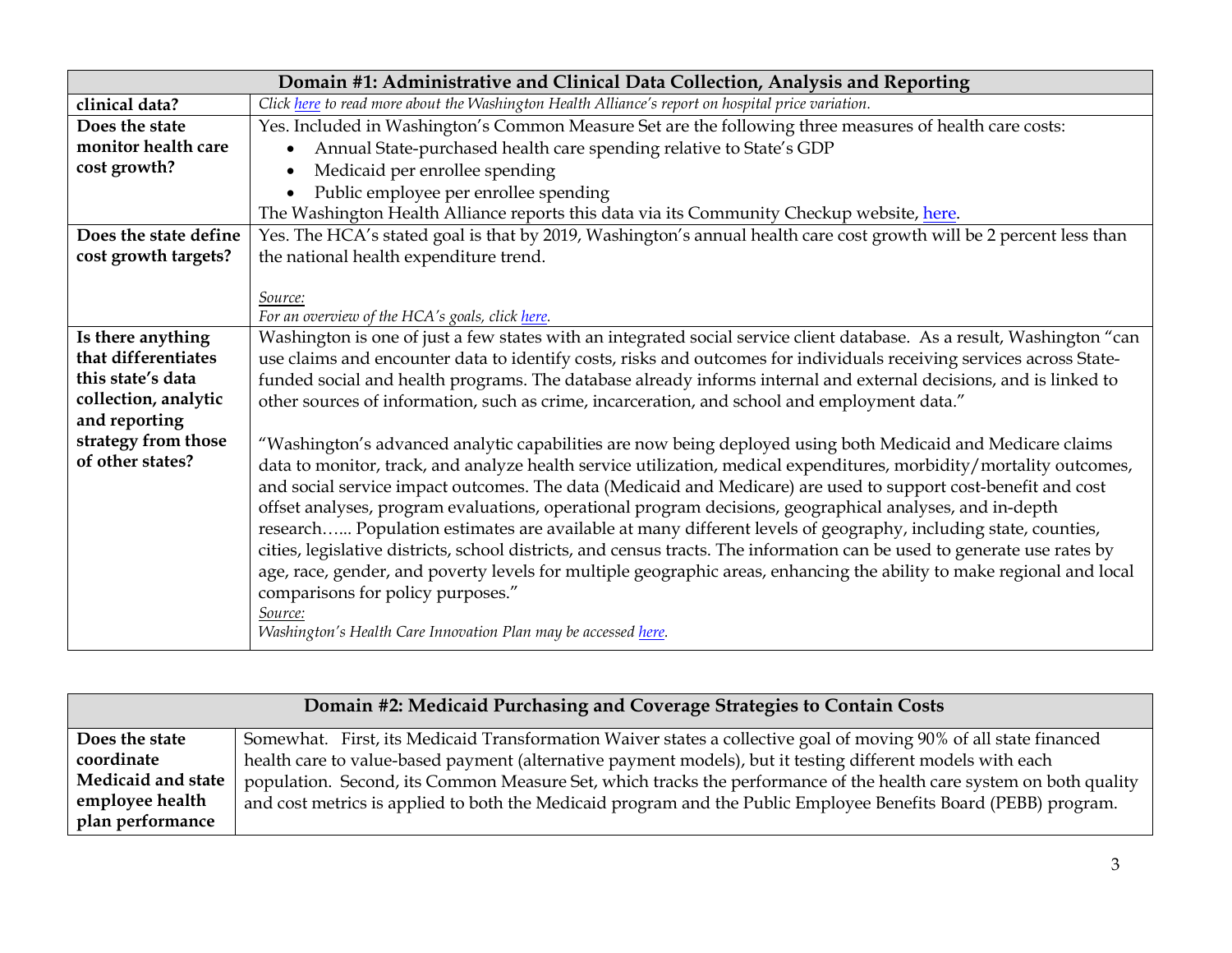| Domain #2: Medicaid Purchasing and Coverage Strategies to Contain Costs |                                                                                                                                                                                                                                                                                                                                                                                                                                                                                                                                                                                                                                                                                                                                                                                                                                                                                                         |
|-------------------------------------------------------------------------|---------------------------------------------------------------------------------------------------------------------------------------------------------------------------------------------------------------------------------------------------------------------------------------------------------------------------------------------------------------------------------------------------------------------------------------------------------------------------------------------------------------------------------------------------------------------------------------------------------------------------------------------------------------------------------------------------------------------------------------------------------------------------------------------------------------------------------------------------------------------------------------------------------|
| requirements and<br>cost control                                        | Sources:<br>Click here to access a fact sheet about Washington's Medicaid Transformation demonstration waiver program.                                                                                                                                                                                                                                                                                                                                                                                                                                                                                                                                                                                                                                                                                                                                                                                  |
| strategies?                                                             | Click here to access the Washington Health Alliance's press release related to release of first Common Measure Set results.<br>Click here to access an overview of the 'Paying for Value' strategy.                                                                                                                                                                                                                                                                                                                                                                                                                                                                                                                                                                                                                                                                                                     |
| Is the state                                                            | No.                                                                                                                                                                                                                                                                                                                                                                                                                                                                                                                                                                                                                                                                                                                                                                                                                                                                                                     |
| pursuing an all-                                                        |                                                                                                                                                                                                                                                                                                                                                                                                                                                                                                                                                                                                                                                                                                                                                                                                                                                                                                         |
| payer or Medicare                                                       |                                                                                                                                                                                                                                                                                                                                                                                                                                                                                                                                                                                                                                                                                                                                                                                                                                                                                                         |
| waiver with CMS                                                         |                                                                                                                                                                                                                                                                                                                                                                                                                                                                                                                                                                                                                                                                                                                                                                                                                                                                                                         |
| in order to align                                                       |                                                                                                                                                                                                                                                                                                                                                                                                                                                                                                                                                                                                                                                                                                                                                                                                                                                                                                         |
| cost control                                                            |                                                                                                                                                                                                                                                                                                                                                                                                                                                                                                                                                                                                                                                                                                                                                                                                                                                                                                         |
| strategies?                                                             |                                                                                                                                                                                                                                                                                                                                                                                                                                                                                                                                                                                                                                                                                                                                                                                                                                                                                                         |
| What other                                                              | On September 30, 2016, CMS and Washington State reached agreement in principle on the state's Medicaid                                                                                                                                                                                                                                                                                                                                                                                                                                                                                                                                                                                                                                                                                                                                                                                                  |
| waivers, grants or                                                      | Transformation Waiver, a five year demonstration that includes three initiatives aimed at improving care by                                                                                                                                                                                                                                                                                                                                                                                                                                                                                                                                                                                                                                                                                                                                                                                             |
| federal                                                                 | addressing local health priorities, providing high-quality, cost effective whole person care, and strengthening linkages                                                                                                                                                                                                                                                                                                                                                                                                                                                                                                                                                                                                                                                                                                                                                                                |
| demonstrations is                                                       | between clinical and community services. The three initiatives are as follows.                                                                                                                                                                                                                                                                                                                                                                                                                                                                                                                                                                                                                                                                                                                                                                                                                          |
| <b>Medicaid pursuing</b><br>to promote cost                             | 1. Transformation projects undertaken by ACHs at the local level aimed at health systems capacity building, care<br>delivery redesign, and prevention and health promotion.                                                                                                                                                                                                                                                                                                                                                                                                                                                                                                                                                                                                                                                                                                                             |
| containment?                                                            | 2. Expanding options for people receiving long-term services and supports so that they can stay home and either                                                                                                                                                                                                                                                                                                                                                                                                                                                                                                                                                                                                                                                                                                                                                                                         |
|                                                                         | delay or avoid more intensive services.                                                                                                                                                                                                                                                                                                                                                                                                                                                                                                                                                                                                                                                                                                                                                                                                                                                                 |
|                                                                         | 3. Supportive housing and supported employment for vulnerable populations, as well as supports to get and stay<br>health.                                                                                                                                                                                                                                                                                                                                                                                                                                                                                                                                                                                                                                                                                                                                                                               |
|                                                                         | Washington is implementing a comprehensive State Health Care Innovation Plan (SHCIP) grant. Washington's<br>SHCIP has three core strategies - improve how the state pays for services; implement a whole person focus in the<br>delivery of health care; and build healthier communities through a collaborative regional approach. The state lists<br>seven 'building blocks' to achieve these three strategies: 1) regional transformation, 2) Accountable Communities of<br>Health (ACHs), 3) regional health data mapping/hot-spotting, 4) practice transformation support, 5) workforce<br>capacity and flexibility, 6) price transparency, and 7) person/family engagement.<br>\$734 million estimated savings. In January 2014, Washington estimated that potential savings from<br>implementation of its SHCIP are \$734 million with a ROI of \$683 million after investments of \$51 million. |
|                                                                         | In 2012, Washington became the first state to partner with CMS in its Financial Alignment Demonstration, which<br>tests a managed FFS model for providing dual eligible enrollees with a more coordinated, person-centered care<br>experience. This demonstration deploys two payment models. The first is a capitated model in which the state and<br>CMS contract with a health plan that receives a prospective, blended payment to provide coordinated care to dual                                                                                                                                                                                                                                                                                                                                                                                                                                 |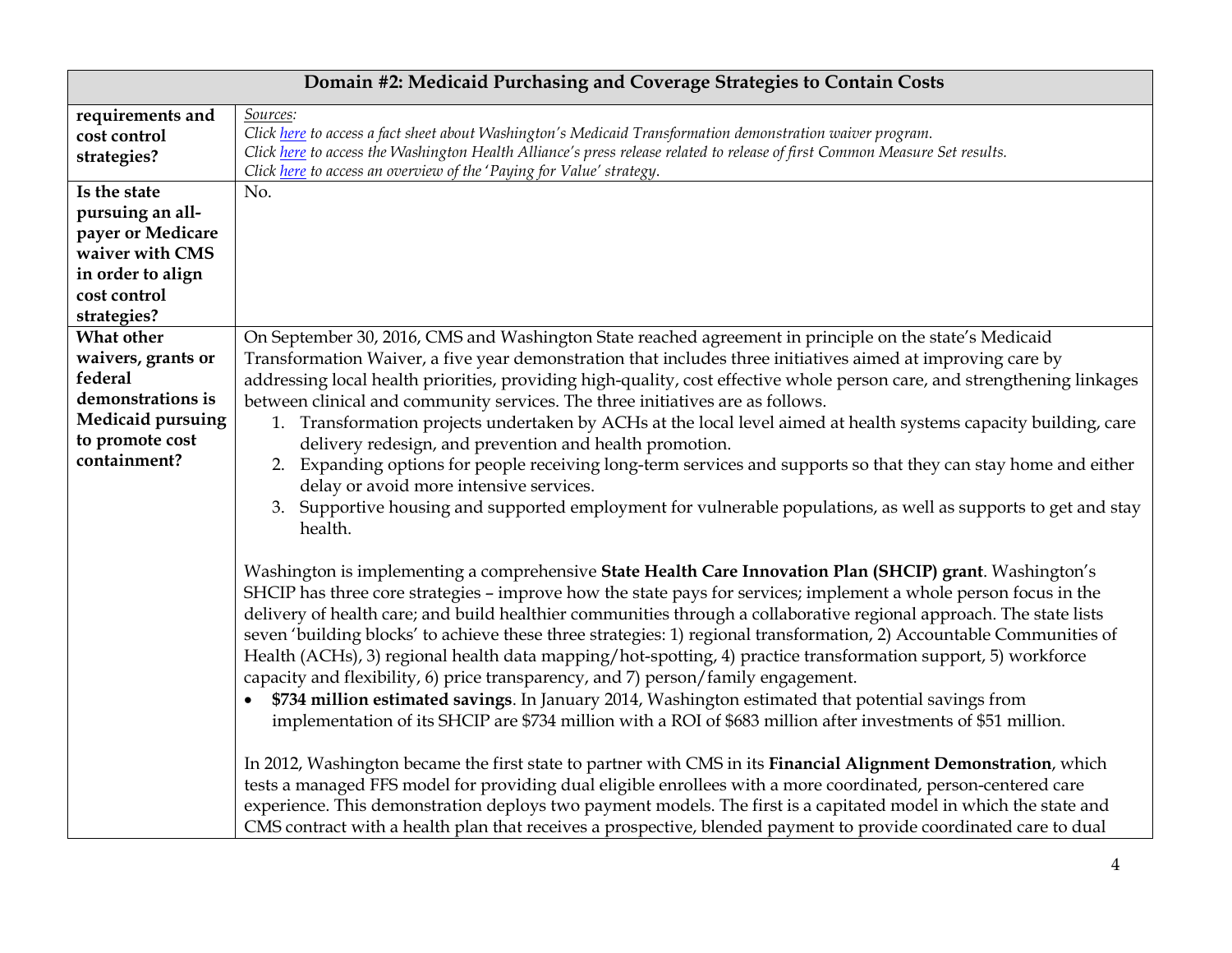| Domain #2: Medicaid Purchasing and Coverage Strategies to Contain Costs |                                                                                                                                                                                                                                                                                                                                                                                                                                                                                                                                                                                                                                                                                                                                                                                                                                                                                                                                                                                                                                                                                                                            |
|-------------------------------------------------------------------------|----------------------------------------------------------------------------------------------------------------------------------------------------------------------------------------------------------------------------------------------------------------------------------------------------------------------------------------------------------------------------------------------------------------------------------------------------------------------------------------------------------------------------------------------------------------------------------------------------------------------------------------------------------------------------------------------------------------------------------------------------------------------------------------------------------------------------------------------------------------------------------------------------------------------------------------------------------------------------------------------------------------------------------------------------------------------------------------------------------------------------|
|                                                                         | eligibles. The second is a managed FFS model in which Washington entered into agreement with CMS to share in<br>savings resulting from initiatives designed to improve quality and reduce costs for both Medicare and Medicaid. In<br>2015, HCA requested extension of this demonstration program until December 2018. A recent evaluation found<br>"estimates of cost impact relative to a comparison group based on actuarial analysis of claims data show substantial<br>reductions in per member per month Medicare costs among demonstration-eligible beneficiaries that exceed even the<br>largest monthly payments made for health home services. Further adjustments will be made to account for changes in<br>Medicaid costs, but these initial findings suggest that the health home intervention is achieving at least one of its<br>stated goals. Whether these savings have been achieved while improving or maintaining quality of care is not yet<br>known." In January 2016, an evaluation of the first demonstration period reported savings of \$21.6 million --<br>representing over 6 percent savings. |
|                                                                         | In 2014, Washington selected 10 communities to receive a total of \$485,000 in Community of Health Planning Grants,<br>authorized through House Bill 2572, as part of the state's efforts to advance value-based purchasing, promote<br>community health, and increase integration of needed social supports for individuals with chronic illness.                                                                                                                                                                                                                                                                                                                                                                                                                                                                                                                                                                                                                                                                                                                                                                         |
|                                                                         | Washington's nine Accountable Communities of Health (ACHs) are funded partly with grants from the HCA, using<br>money from the state's CMS SIM grant. These funds enable each ACH to hire part-time staff for development, and to<br>hold regional meetings.                                                                                                                                                                                                                                                                                                                                                                                                                                                                                                                                                                                                                                                                                                                                                                                                                                                               |
|                                                                         | Sources:<br>Click here to access an FAQ on the Medicaid Transformation waiver. Click here to access the CMS approval letter for the waiver. Click here to<br>access a summary of the waiver program. Click here for a description of the three initiatives under the waiver program.<br>Washington's Health Care Innovation Plan may be accessed here.<br>Click here to learn more about the CMS and Washington Financial Alignment Demonstration, and here for an evaluation of the demo (p.26<br>and 30 for savings figures).<br>Click here to access an Accountable Communities of Health fact sheet.                                                                                                                                                                                                                                                                                                                                                                                                                                                                                                                   |
| <b>What APMs are</b><br>being pursued by<br>Medicaid?                   | Washington's Medicaid Transformation Waiver application states that "by 2019, our intent is that the advancement of<br>purchasing towards fully integrated managed health system contracts for physical and behavioral health,<br>complemented by SIM investments and Demonstration support, will result in 80 percent of State financed health care<br>(Medicaid and Public Employees) being purchased through value-based payment."                                                                                                                                                                                                                                                                                                                                                                                                                                                                                                                                                                                                                                                                                      |
|                                                                         | Each of Healthier Washington's "paying for value" strategies has an APM driving the model's implementation. Two of<br>the strategies are specifically aimed at the state's Medicaid population as follows.                                                                                                                                                                                                                                                                                                                                                                                                                                                                                                                                                                                                                                                                                                                                                                                                                                                                                                                 |
|                                                                         | • As the state moves forward with full integration of physical and behavioral health services by 2020, several                                                                                                                                                                                                                                                                                                                                                                                                                                                                                                                                                                                                                                                                                                                                                                                                                                                                                                                                                                                                             |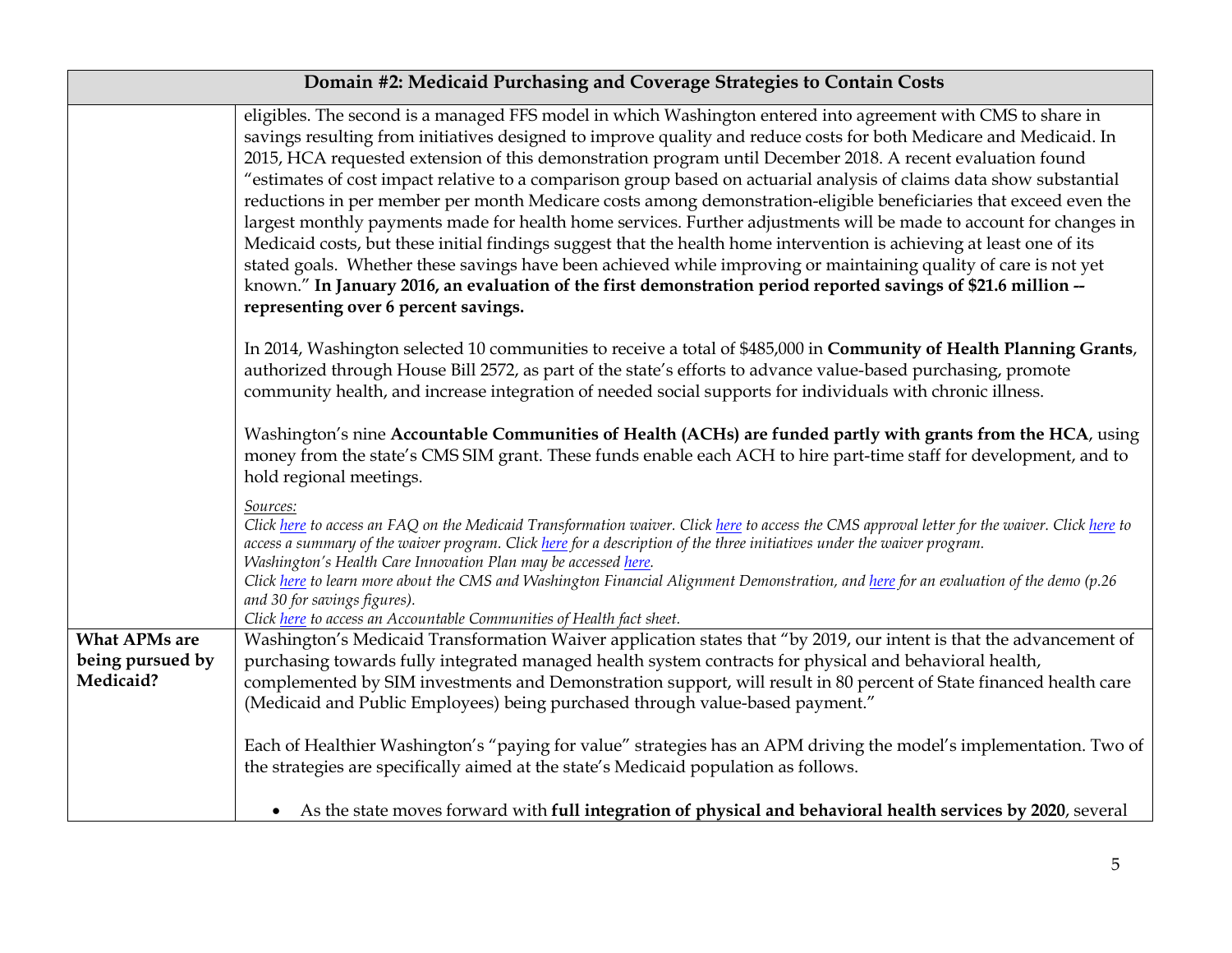| Domain #2: Medicaid Purchasing and Coverage Strategies to Contain Costs |                                                                                                                                                                                                                                                                                                                                                                                                                                                                                                                                                                                                                                                                                                                                                                                                                                                                                                                                                                                                                                                                                                                                                                                                                                                                                                                                                                                                                                                                                                                                                                                                                                                                                                                                                                                                                                                                                                                                                                                                                                                                                                                                                                                                                                                                                                                                     |
|-------------------------------------------------------------------------|-------------------------------------------------------------------------------------------------------------------------------------------------------------------------------------------------------------------------------------------------------------------------------------------------------------------------------------------------------------------------------------------------------------------------------------------------------------------------------------------------------------------------------------------------------------------------------------------------------------------------------------------------------------------------------------------------------------------------------------------------------------------------------------------------------------------------------------------------------------------------------------------------------------------------------------------------------------------------------------------------------------------------------------------------------------------------------------------------------------------------------------------------------------------------------------------------------------------------------------------------------------------------------------------------------------------------------------------------------------------------------------------------------------------------------------------------------------------------------------------------------------------------------------------------------------------------------------------------------------------------------------------------------------------------------------------------------------------------------------------------------------------------------------------------------------------------------------------------------------------------------------------------------------------------------------------------------------------------------------------------------------------------------------------------------------------------------------------------------------------------------------------------------------------------------------------------------------------------------------------------------------------------------------------------------------------------------------|
|                                                                         | early adopting regions in the state will test the degree to which integrated financing can deliver whole-person<br>care. Counties within each early adopter region will receive a 10 percent share of the state's savings from the<br>Medicaid physical and behavioral health integration model.<br>In April 2016, Clark and Skamania counties became 'early adopters' of the state's integrated financing and<br>delivery approach for physical health, mental health, and chemical dependency services. Medicaid clients in<br>these two counties have choice of two Apple Health managed care plans that offer a whole-person approach to<br>care, combining physical and behavioral health care services. In these two counties, the RSN and county-based<br>FFS substance use disorder programs ceased operations. The primary difference between the BHSO program<br>operated in these two counties, and care received through BHOs in other areas of the state is that the BHSO is<br>operated by managed care plans, whereas the BHO is a county-based managed care entity.<br>Payment changes are difficult to achieve in federally qualified health centers (FQHCs), rural health clinics<br>(RHCs) for primary care, and critical access hospitals (CAHs) (which serve most of rural Washington) due to<br>statutory and regulatory barriers that dictate encounter-based, cost-based reimbursement. Washington state<br>plans to implement a value-based alternative payment methodology in Medicaid for FQHCs and RHCs. In<br>addition, the state plans to implement financial incentives for participating CAHs. The state plans to<br>implement (and evaluate) incentives aimed at support the adoption of promising health care delivery<br>approaches such as email, telemedicine, group visits and expanded care teams.<br>Sources:<br>Click here for a report on the successes and challenges experienced during the first 90 days of the state's Early Adopter Program.<br>Click here for more information about the state's implementation of a value-based APM in Medicaid for FQHCs and RHCs. Click here for more<br>information about implementation of value-based APM for participating CAHs.<br>Information regarding Washington's integration of physical and mental health services may be found here. |
| What delivery                                                           | For an interview with HCA's MaryAnne Lindeblad, click here.<br>Washington's Accountable Communities of Health (ACHs) represent the state's most significant Medicaid delivery                                                                                                                                                                                                                                                                                                                                                                                                                                                                                                                                                                                                                                                                                                                                                                                                                                                                                                                                                                                                                                                                                                                                                                                                                                                                                                                                                                                                                                                                                                                                                                                                                                                                                                                                                                                                                                                                                                                                                                                                                                                                                                                                                       |
| system redesign                                                         | system redesign strategy. The state has nine ACHs that cover the entire state, whose overall goals are to:                                                                                                                                                                                                                                                                                                                                                                                                                                                                                                                                                                                                                                                                                                                                                                                                                                                                                                                                                                                                                                                                                                                                                                                                                                                                                                                                                                                                                                                                                                                                                                                                                                                                                                                                                                                                                                                                                                                                                                                                                                                                                                                                                                                                                          |
| strategies are                                                          | Improve health equity;                                                                                                                                                                                                                                                                                                                                                                                                                                                                                                                                                                                                                                                                                                                                                                                                                                                                                                                                                                                                                                                                                                                                                                                                                                                                                                                                                                                                                                                                                                                                                                                                                                                                                                                                                                                                                                                                                                                                                                                                                                                                                                                                                                                                                                                                                                              |
| being pursued by<br>Medicaid?                                           | Support both regional and statewide efforts at practice transformation and value-based purchasing; and                                                                                                                                                                                                                                                                                                                                                                                                                                                                                                                                                                                                                                                                                                                                                                                                                                                                                                                                                                                                                                                                                                                                                                                                                                                                                                                                                                                                                                                                                                                                                                                                                                                                                                                                                                                                                                                                                                                                                                                                                                                                                                                                                                                                                              |
|                                                                         | Achieve improved alignment of resources and activities for whole person health and wellness.<br>The ACH boundaries match those of the state's Medicaid Regional Service Areas. The nine ACHs are at different                                                                                                                                                                                                                                                                                                                                                                                                                                                                                                                                                                                                                                                                                                                                                                                                                                                                                                                                                                                                                                                                                                                                                                                                                                                                                                                                                                                                                                                                                                                                                                                                                                                                                                                                                                                                                                                                                                                                                                                                                                                                                                                       |
|                                                                         | stages of development, but already progress has been made in terms of the design and governance structures of the                                                                                                                                                                                                                                                                                                                                                                                                                                                                                                                                                                                                                                                                                                                                                                                                                                                                                                                                                                                                                                                                                                                                                                                                                                                                                                                                                                                                                                                                                                                                                                                                                                                                                                                                                                                                                                                                                                                                                                                                                                                                                                                                                                                                                   |
|                                                                         | ACHs, and regional collaboration for health improvement - as reported by an initial evaluation of the ACH program.                                                                                                                                                                                                                                                                                                                                                                                                                                                                                                                                                                                                                                                                                                                                                                                                                                                                                                                                                                                                                                                                                                                                                                                                                                                                                                                                                                                                                                                                                                                                                                                                                                                                                                                                                                                                                                                                                                                                                                                                                                                                                                                                                                                                                  |
|                                                                         | As just one example of the ACHs' activities, the state reported in September 2016, that the Cascade Pacific<br>Action Alliance, has established the Youth Behavioral Health Coordination Pilot Project. This pilot has four                                                                                                                                                                                                                                                                                                                                                                                                                                                                                                                                                                                                                                                                                                                                                                                                                                                                                                                                                                                                                                                                                                                                                                                                                                                                                                                                                                                                                                                                                                                                                                                                                                                                                                                                                                                                                                                                                                                                                                                                                                                                                                         |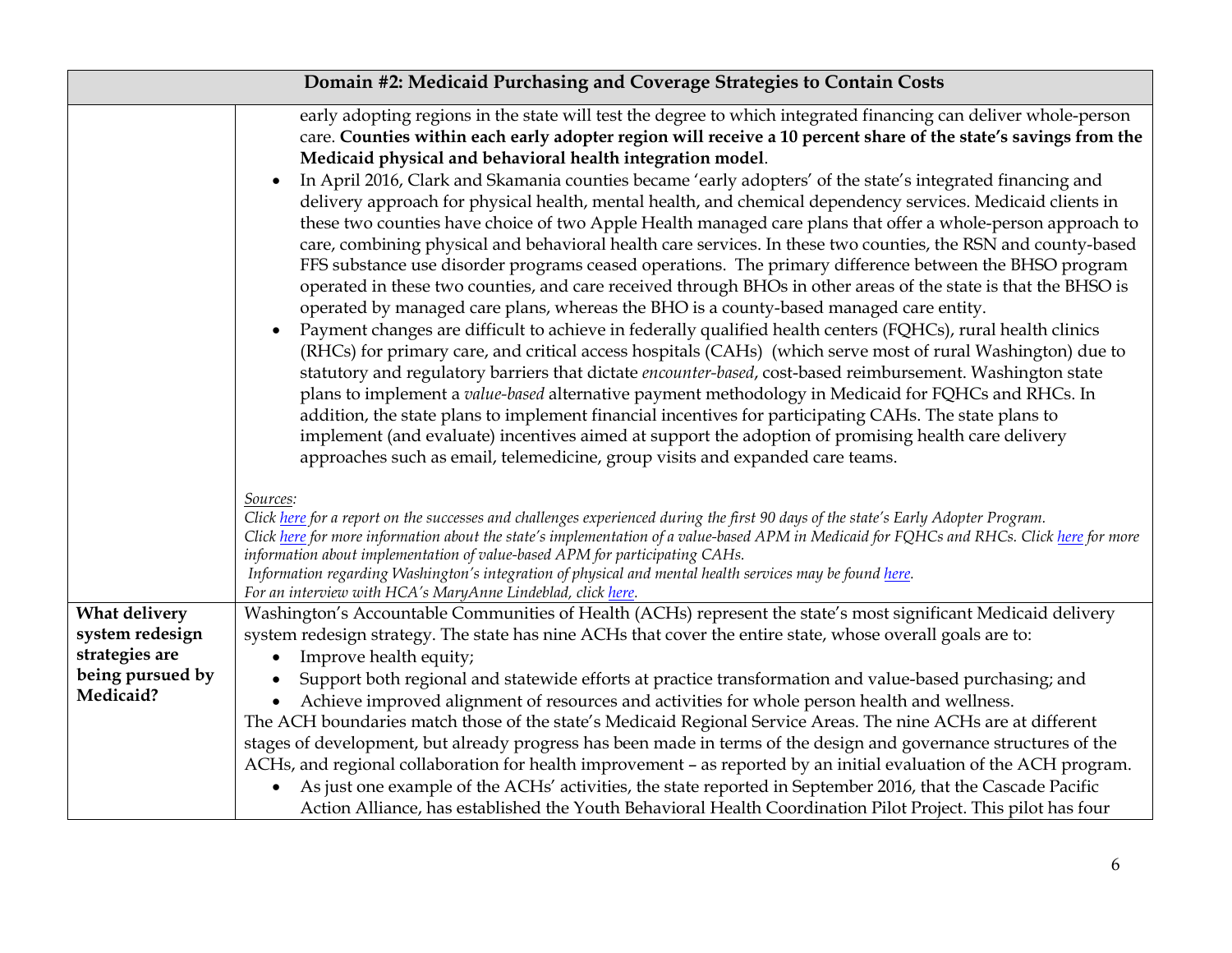| Domain #2: Medicaid Purchasing and Coverage Strategies to Contain Costs               |                                                                                                                                                                                                                                                                                                                                                                                                                                                                                                                           |
|---------------------------------------------------------------------------------------|---------------------------------------------------------------------------------------------------------------------------------------------------------------------------------------------------------------------------------------------------------------------------------------------------------------------------------------------------------------------------------------------------------------------------------------------------------------------------------------------------------------------------|
|                                                                                       | sites across four counties, with the ACH coordinating across school districts, clinicians and behavioral health<br>care providers to identify and connect students with behavioral challenges to community-based services.                                                                                                                                                                                                                                                                                                |
|                                                                                       | At the same time, the ACH model is new and evolving; challenges associated with implementation of the ACHs<br>include funding levels and long term sustainability given ambitious expectations, and balancing requirements vs.<br>guidance from the HCA.                                                                                                                                                                                                                                                                  |
|                                                                                       | Sources:<br>Click here to learn more about the ACHs.<br>For a January 2016 evaluation of the ACHs, click here.<br>For a September 2016 report on activities of the ACHs, click here.                                                                                                                                                                                                                                                                                                                                      |
| What benefit<br>designs are being<br>pursued by                                       | Individual Medicaid managed care organizations offer wellness incentives, e.g. gift cards for completing wellness<br>visits and immunizations, or a 'tasty crate' program providing fresh produce at community health centers, etc.                                                                                                                                                                                                                                                                                       |
| Medicaid to<br>incentivize good<br>health behaviors<br>and patient<br>responsibility? | Sources:<br>Click here to learn more about Molina Healthcare of Washington rewards program.<br>Community Health Plan of Washington State offers a Tasty Crate program - more information may be accessed here (see page 9).                                                                                                                                                                                                                                                                                               |
| Does Medicaid use<br><b>MMCOs to</b><br>manage care?                                  | Yes. Nearly 9 out of 10 (88%) Medicaid enrollees in Washington were enrolled in a managed care arrangements in<br>2012 and beginning in January 2017, HCA will enroll most FFS Medicaid clients who have other primary private<br>health insurance into an agency-contracted MCO. Currently the state is in the process of transitioning mental health<br>and substance use services to managed care via behavioral health managed care organizations, and integrating<br>services with those offered by MCOs.<br>Source: |
| What<br>reimbursement                                                                 | For an overview of the Apple Health managed care offering, click here.<br>Washington State has legislated a process for determining payment of medical and dental services within its fee-for-<br>service Medicaid program. For services for which the state elects to require prior authorization, an "evidence-grade"                                                                                                                                                                                                   |
| policies has<br>Medicaid<br>implemented to<br>promote cost                            | is applied and a process has been established for approving services based on the grade. The hierarchy is broken<br>down into four categories (A, B, C, and D). "A" services have strong scientific evidence and well-designed clinical<br>trials to prove the service is of benefit to the member. "B" services have less evidence than "A" and "C" and "D"                                                                                                                                                              |
| containment?                                                                          | services have weak or no evidence. (To determine whether the evidence is strong, a hierarchy of evidence has also<br>been defined, e.g., meta-analyses with multiple clinical trials trump comparative case studies.) Prior authorizations are                                                                                                                                                                                                                                                                            |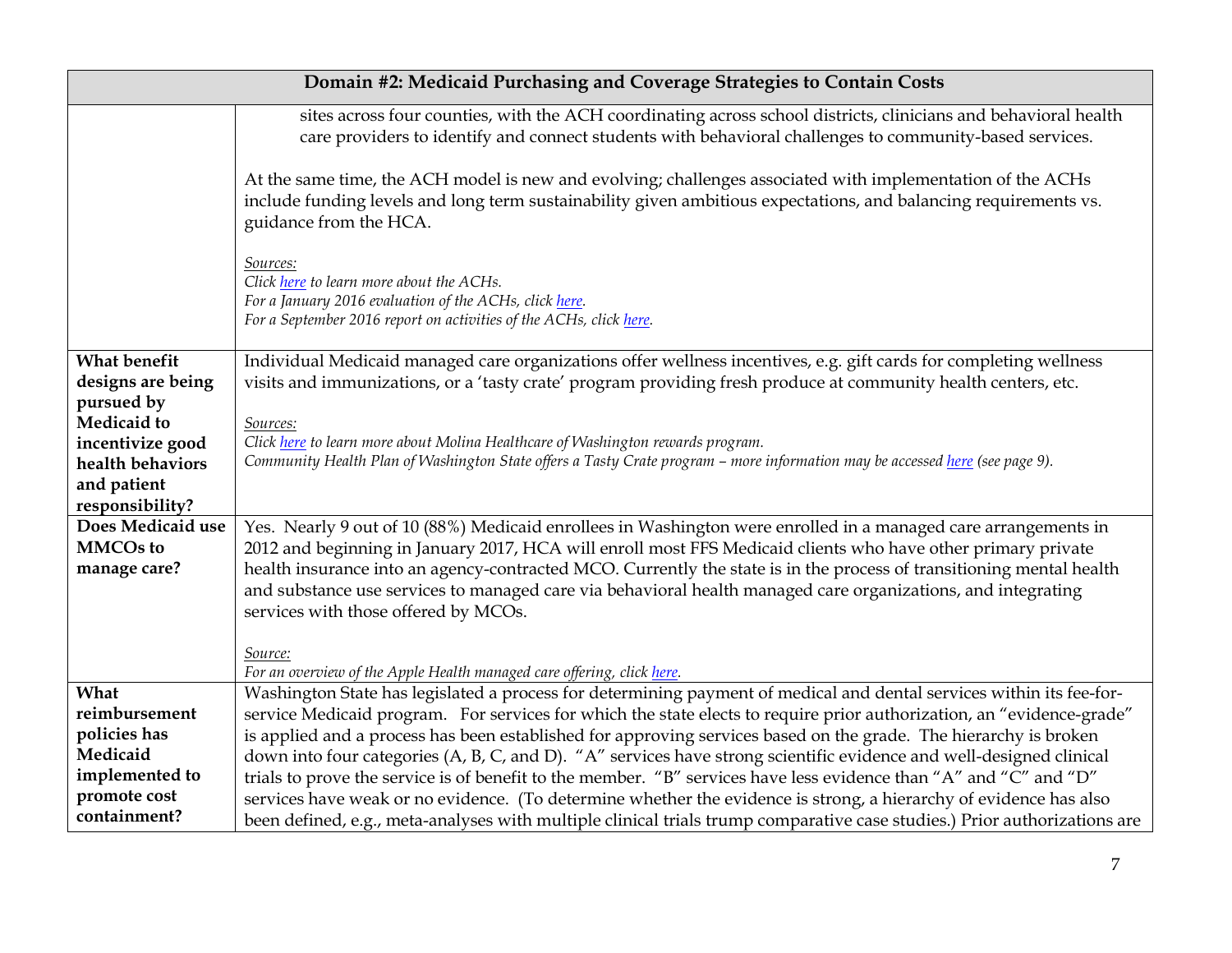| Domain #2: Medicaid Purchasing and Coverage Strategies to Contain Costs |                                                                                                                                                                                                                                                                                                                                                                                                                                                                                                                                                                                                                                                                                                                                                                                                                                                                                                                                                                                                                                                                                                                                                                                                                                                                                                                                                                                                                                                   |
|-------------------------------------------------------------------------|---------------------------------------------------------------------------------------------------------------------------------------------------------------------------------------------------------------------------------------------------------------------------------------------------------------------------------------------------------------------------------------------------------------------------------------------------------------------------------------------------------------------------------------------------------------------------------------------------------------------------------------------------------------------------------------------------------------------------------------------------------------------------------------------------------------------------------------------------------------------------------------------------------------------------------------------------------------------------------------------------------------------------------------------------------------------------------------------------------------------------------------------------------------------------------------------------------------------------------------------------------------------------------------------------------------------------------------------------------------------------------------------------------------------------------------------------|
|                                                                         | granted for "A" and "B" services. "C" and "D" services are approved only on a limited basis in limited circumstances<br>and must be well supported by provider documentation.                                                                                                                                                                                                                                                                                                                                                                                                                                                                                                                                                                                                                                                                                                                                                                                                                                                                                                                                                                                                                                                                                                                                                                                                                                                                     |
|                                                                         | A 2003 legislative mandate created the Washington State Pharmacy and Therapeutics Committee (P&T) to "evaluate<br>available evidence regarding the relative safety, efficacy and effectiveness of prescription drugs in a class and to make<br>recommendations to state agencies regarding the development of a preferred drug list." The agency also serves as the<br>federally mandated Drug Utilization Review Committee for its Medicaid program.                                                                                                                                                                                                                                                                                                                                                                                                                                                                                                                                                                                                                                                                                                                                                                                                                                                                                                                                                                                             |
|                                                                         | In order to conduct reviews of prescription drugs, the state of Washington contracts with Oregon's Center for<br>Evidence-Based Policy, which compares the safety, efficacy and effectiveness of different drug classes by evaluating<br>available research. This research informs the P&T Committee which then sets the state's preferred drug list. In order<br>to avoid pre-authorization requirements, a Medicaid provider can endorse the preferred drug list. Then, state<br>pharmacists are required to substitute a non-preferred drug with a preferred drug from the approved list, with a few<br>exceptions. If a Medicaid provider chooses to not endorse the preferred drug list and prescribes a drug that is non-<br>preferred, the provider must contact the Medicaid Pharmacy Authorization Line for approval.                                                                                                                                                                                                                                                                                                                                                                                                                                                                                                                                                                                                                    |
|                                                                         | For more information on Washington's P&T Committee see: www.rx.wa.gov/pt.html.                                                                                                                                                                                                                                                                                                                                                                                                                                                                                                                                                                                                                                                                                                                                                                                                                                                                                                                                                                                                                                                                                                                                                                                                                                                                                                                                                                    |
|                                                                         | The WA Health Technology Assessment (HTA) program is an innovative program that determines if health services<br>used by state government are safe and effective. The primary purpose of HTA is to ensure medical treatments and<br>services paid for with state health care dollars are safe and proven to work. HTA serves as a resource for state<br>agencies purchasing health care. HTA contracts for scientific, evidence-based reports about whether certain medical<br>devices, procedures, and tests are safe and work as promoted. An independent clinical committee of health care<br>practitioners then uses the reports to determine conditions for coverage of specific medical devices, procedures, and<br>test. For example, the HTA is currently reviewing the evidence base and conditions for potential coverage of<br>treatment of chronic migraine and chronic tension-type headache, for varicose veins, and for extracorporeal shock<br>wave treatment. State agencies involved with purchasing health care services then use these decisions to define<br>covered services in their programs. Participating state agencies include the Health Care Authority; Department of<br>Social and Health Services (Medicaid); Labor and Industries; Department of Corrections; and Department of Veterans<br>Affairs. State agencies using the same, evidence-based reports make more informed and consistent coverage decisions. |
|                                                                         | Sources:<br>For more information regarding Washington's process for determining medical necessity, click here to access authorizing legislation.                                                                                                                                                                                                                                                                                                                                                                                                                                                                                                                                                                                                                                                                                                                                                                                                                                                                                                                                                                                                                                                                                                                                                                                                                                                                                                  |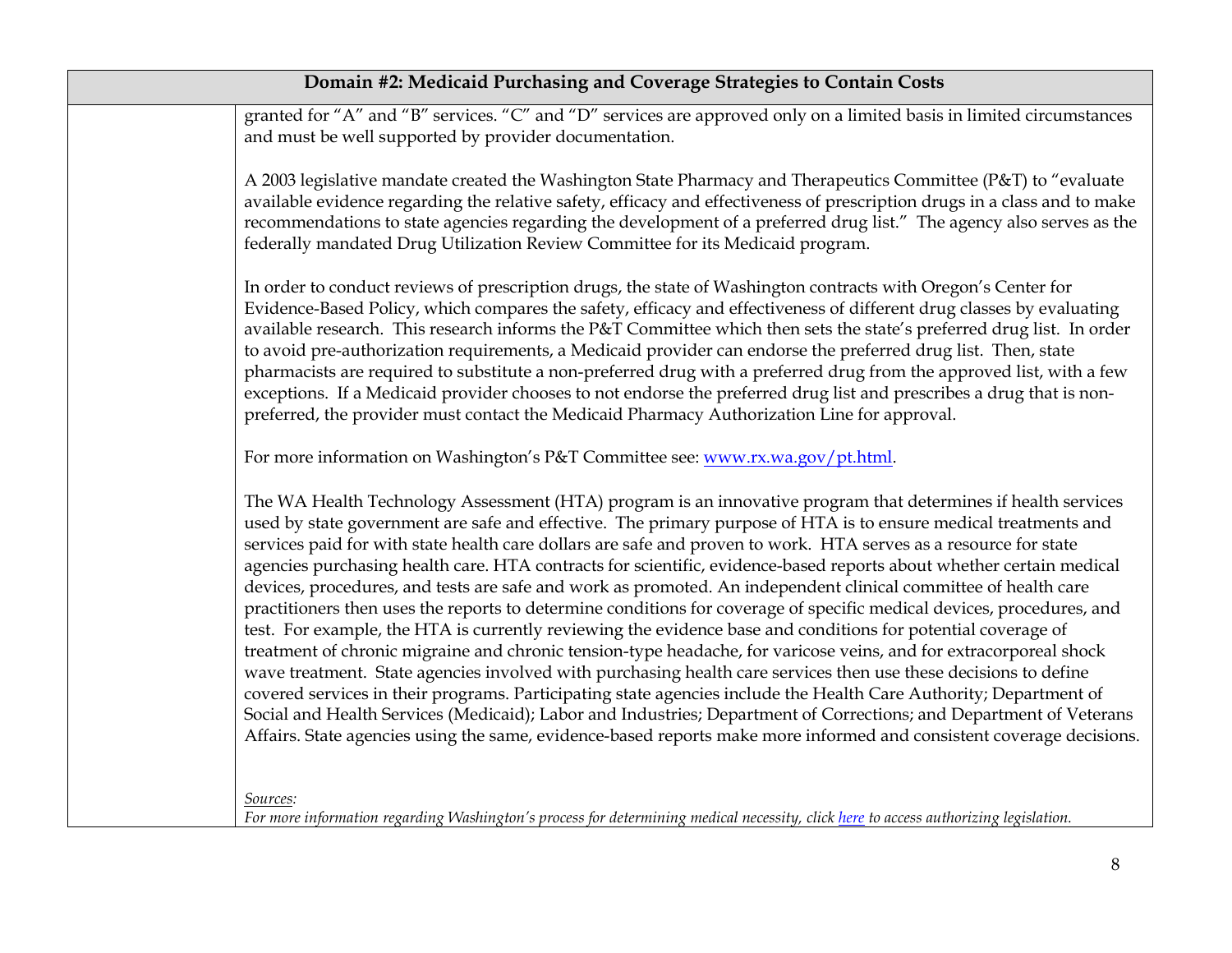| Domain #2: Medicaid Purchasing and Coverage Strategies to Contain Costs |                                                                                                                                                                                                                                                                                                                                                                                                                                                                                                                                                                                                                                                                                                                                                                                                                                                                                                                                                                                                                                                                                                                                                                                                                                                                                                                                                                                 |
|-------------------------------------------------------------------------|---------------------------------------------------------------------------------------------------------------------------------------------------------------------------------------------------------------------------------------------------------------------------------------------------------------------------------------------------------------------------------------------------------------------------------------------------------------------------------------------------------------------------------------------------------------------------------------------------------------------------------------------------------------------------------------------------------------------------------------------------------------------------------------------------------------------------------------------------------------------------------------------------------------------------------------------------------------------------------------------------------------------------------------------------------------------------------------------------------------------------------------------------------------------------------------------------------------------------------------------------------------------------------------------------------------------------------------------------------------------------------|
|                                                                         | To learn more about the Washington Health Technology Assessment program, click here.                                                                                                                                                                                                                                                                                                                                                                                                                                                                                                                                                                                                                                                                                                                                                                                                                                                                                                                                                                                                                                                                                                                                                                                                                                                                                            |
| What initiatives<br>has Medicaid                                        | See the physical and behavioral health integration approach, described earlier in Domain #2, as part of Healthier<br>Washington's 'paying for value' strategy. This model will test integrated financing in the Apple Health program for                                                                                                                                                                                                                                                                                                                                                                                                                                                                                                                                                                                                                                                                                                                                                                                                                                                                                                                                                                                                                                                                                                                                        |
| pursued to manage                                                       | enrollees with complex, high risk, co-occurring disorders.                                                                                                                                                                                                                                                                                                                                                                                                                                                                                                                                                                                                                                                                                                                                                                                                                                                                                                                                                                                                                                                                                                                                                                                                                                                                                                                      |
| cost of special                                                         |                                                                                                                                                                                                                                                                                                                                                                                                                                                                                                                                                                                                                                                                                                                                                                                                                                                                                                                                                                                                                                                                                                                                                                                                                                                                                                                                                                                 |
| populations of<br>beneficiaries?                                        | Children and youth in foster care and adoption support. As of April 1, 2016, children in foster care and in adoption<br>support are shifting to managed care plans. Implemented as a result of legislation, HCA will be auto-enrolling<br>children and youth in foster care into a managed health care plan.<br>The new plan will be administered under contract with Coordinated Care of Washington. The following individuals                                                                                                                                                                                                                                                                                                                                                                                                                                                                                                                                                                                                                                                                                                                                                                                                                                                                                                                                                 |
|                                                                         | will be automatically enrolled in managed care:                                                                                                                                                                                                                                                                                                                                                                                                                                                                                                                                                                                                                                                                                                                                                                                                                                                                                                                                                                                                                                                                                                                                                                                                                                                                                                                                 |
|                                                                         | Children and youth in foster care.<br>$\bullet$                                                                                                                                                                                                                                                                                                                                                                                                                                                                                                                                                                                                                                                                                                                                                                                                                                                                                                                                                                                                                                                                                                                                                                                                                                                                                                                                 |
|                                                                         | Children and youth in adoption support.                                                                                                                                                                                                                                                                                                                                                                                                                                                                                                                                                                                                                                                                                                                                                                                                                                                                                                                                                                                                                                                                                                                                                                                                                                                                                                                                         |
|                                                                         | Young adults in extended foster care (18- to 21-year-olds).                                                                                                                                                                                                                                                                                                                                                                                                                                                                                                                                                                                                                                                                                                                                                                                                                                                                                                                                                                                                                                                                                                                                                                                                                                                                                                                     |
|                                                                         | Young adults ages 18 to 26 who aged out of foster care on or after their 18th birthday.                                                                                                                                                                                                                                                                                                                                                                                                                                                                                                                                                                                                                                                                                                                                                                                                                                                                                                                                                                                                                                                                                                                                                                                                                                                                                         |
|                                                                         | Individuals with chronic conditions. Washington's Department of Social and Health Services Aging and Disability<br>Services Administration provides high-risk clients with enhanced nurse care management services. The Chronic Care<br>Management program resulted in significant decreases in inpatient hospital costs of \$318 PMPM for patients using the<br>production. Health Affairs reported that the reduction in "overall medical costs of \$248 PMP exceeded the cost of the<br>intervention but did not reach statistical significance."                                                                                                                                                                                                                                                                                                                                                                                                                                                                                                                                                                                                                                                                                                                                                                                                                            |
|                                                                         | In addition, under the CMS Financial Alignment Initiative, Washington has implemented a health home program for<br>Medicaid beneficiaries with chronic conditions, including dual eligible beneficiaries. The Kaiser Family Foundation<br>provided the following assessment of the program: "In July 2013, Washington began the phasing in its health home<br>initiative across six coverage areas for beneficiaries who have one chronic condition and are at risk for developing<br>another. Washington selected Health Home Lead entities to implement the health home initiative and contract with<br>Care Coordination Organizations to provide health home services, such as care coordination and case management.<br>Fee-for-service health homes have a three-tiered payment methodology and are reimbursed based on their levels of<br>outreach and consumer engagement activities, the ratio of providers to beneficiaries, and the ratio of telephone to face-<br>to-face beneficiary encounters. All of these costs are built into the overall capitation rate for managed care health<br>homes. As of October 2013, health homes were operating in all areas of the state, except King and Snohomish<br>counties, which are two of the three most populous counties in the state and where nearly 30% of the state's high-risk<br>Medicaid beneficiaries reside." |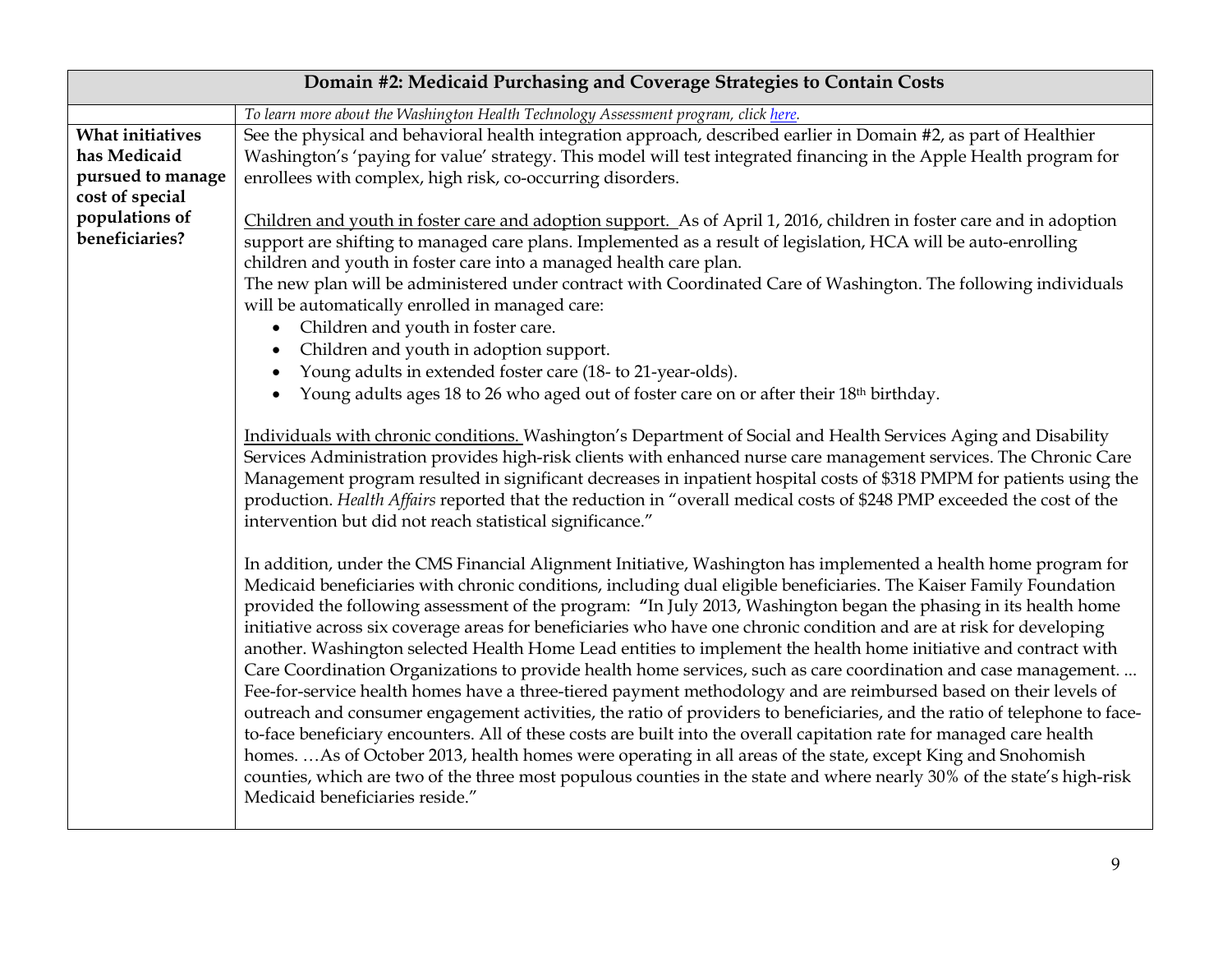| Domain #2: Medicaid Purchasing and Coverage Strategies to Contain Costs |                                                                                                                                                                                |
|-------------------------------------------------------------------------|--------------------------------------------------------------------------------------------------------------------------------------------------------------------------------|
|                                                                         | Sources:                                                                                                                                                                       |
|                                                                         | For more information about Washington health care landscape, including managed care enrollment and an assessment of the Financial<br>Alignment Initiative, click <u>here</u> . |
|                                                                         | For an overview of changes to the Apple Health program as of April 2016, click here.                                                                                           |
|                                                                         | To access a Health Affairs article about the Washington Chronic Care Management program, click here.                                                                           |

| Domain #3: State Employee Health Plan Coverage and Payment Strategies to Contain Costs |                                                                                                                       |
|----------------------------------------------------------------------------------------|-----------------------------------------------------------------------------------------------------------------------|
| What APMs is the                                                                       | Healthier Washington is pursuing APMs for each of the four new 'Paying for Value' models within the Healthier         |
| state employee                                                                         | Washington initiative. One of the four 'Paying for Value' models specifically targets state employees as follows.     |
| health plan using                                                                      | UMP Plus is a new health benefit option comprised of two Accountable Care Programs (ACPs). Starting in<br>$\bullet$   |
| to control health                                                                      | January 2016, ACPs will provide 'best in class' patient service and experience at lower cost, deliver integrated      |
| care costs?                                                                            | physical, mental health and substance abuse services - by assuming both financial and clinical accountability         |
|                                                                                        | for a defined subpopulation of PEBB members. The two ACPs are risk-based contracts with each network                  |
|                                                                                        | agreeing to annual targets for financial trend guarantees. If an ACP does not achieve its trend guarantee target,     |
|                                                                                        | the ACP must pay a share of deficit to HCA. If the ACP does better than its target, the HCA pays the ACP a            |
|                                                                                        | portion of the savings. The share of savings/deficits is based on a reconciliation of the trend guarantee,            |
|                                                                                        | performance on 19 quality measures from the Common Measure Set, and the ACP's performance on member                   |
|                                                                                        | experience.                                                                                                           |
|                                                                                        | Sources:                                                                                                              |
|                                                                                        | For information regarding HCA's ACPs, including contracts, click here.                                                |
| <b>What benefit</b>                                                                    | The PEBB uses a 'financial wellness incentive' to motivate healthy behaviors among its employees. Subscribers and     |
| designs is the state                                                                   | their spouses or registered domestic partners enrolled in PEBB medical coverage can participate in SmartHealth        |
| employee health                                                                        | through the SmartHealth website; however, only the subscriber can qualify for the \$125 financial wellness incentive. |
| plan using to                                                                          | To qualify for the financial wellness incentive, the subscriber must complete a SmartHealth Well-being Assessment,    |
| control health care                                                                    | earn 2,000 total points within the PEBB Program's timelines, and be eligible in the year the incentive applies.       |
| costs?                                                                                 |                                                                                                                       |
|                                                                                        | Source:                                                                                                               |
|                                                                                        | To learn more about the SmartHealth Wellness program, click here.                                                     |

| Domain #4: State Actions to Enhance Competition in the Marketplace |     |  |
|--------------------------------------------------------------------|-----|--|
| Does the state                                                     | No. |  |
| certify or regulate                                                |     |  |
| <b>Accountable Care</b>                                            |     |  |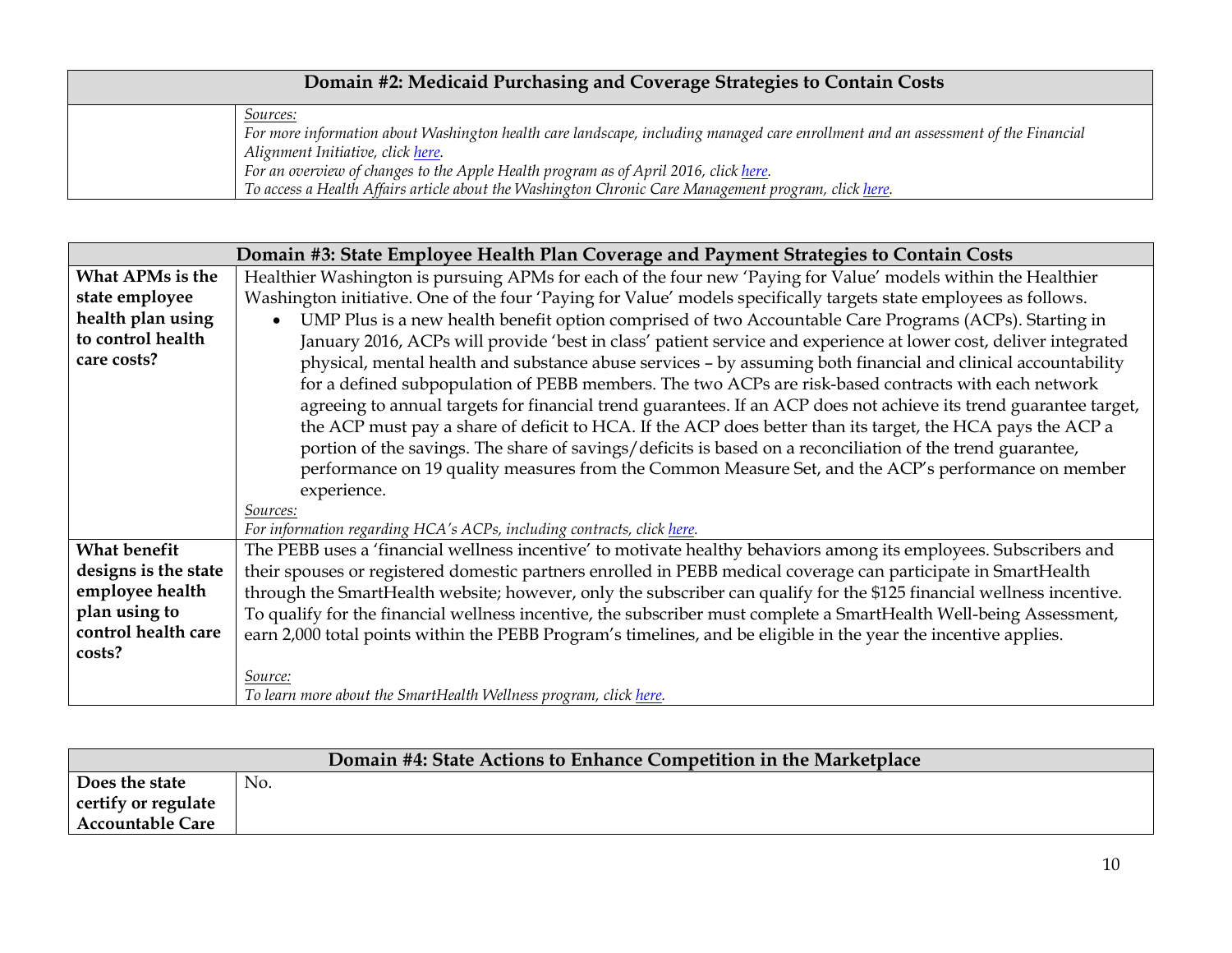|                     | Domain #4: State Actions to Enhance Competition in the Marketplace                                                |
|---------------------|-------------------------------------------------------------------------------------------------------------------|
| Organizations?      |                                                                                                                   |
| Does the state      | No.                                                                                                               |
| collect data        |                                                                                                                   |
| regarding the       |                                                                                                                   |
| structure of the    |                                                                                                                   |
| health care market, |                                                                                                                   |
| such as ACO         |                                                                                                                   |
| information on      |                                                                                                                   |
| participating       |                                                                                                                   |
| physicians?         |                                                                                                                   |
| Does the state use  | The Washington Health Alliance provides hospital quality and patient experience reports at its Community Check Up |
| the collected data  | page. The HCA is a member organization of the Alliance.                                                           |
| to produce reports  |                                                                                                                   |
| to encourage        | The Department of Health provides an adverse events and incident reporting system, which provides a quarterly     |
| marketplace         | report of adverse events.                                                                                         |
| competition, such   |                                                                                                                   |
| as hospital quality | Sources:                                                                                                          |
| and cost report     | Washington Health Alliance's Community Check Up report may be accessed here.                                      |
| cards, cost impact  | To read more about the state's adverse events and incident reporting system, click here.                          |
| reports?            |                                                                                                                   |
| Does the state      | No.                                                                                                               |
| promote or set      |                                                                                                                   |
| limits on           |                                                                                                                   |
| consolidation of    |                                                                                                                   |
| health care         |                                                                                                                   |
| providers of        |                                                                                                                   |
| similar services?   |                                                                                                                   |
| Does the state      | No.                                                                                                               |
| promote or set      |                                                                                                                   |
| limits on vertical  |                                                                                                                   |
| integration of      |                                                                                                                   |
| health care         |                                                                                                                   |
| providers of        |                                                                                                                   |
| different services? |                                                                                                                   |
| Does the state      | No.                                                                                                               |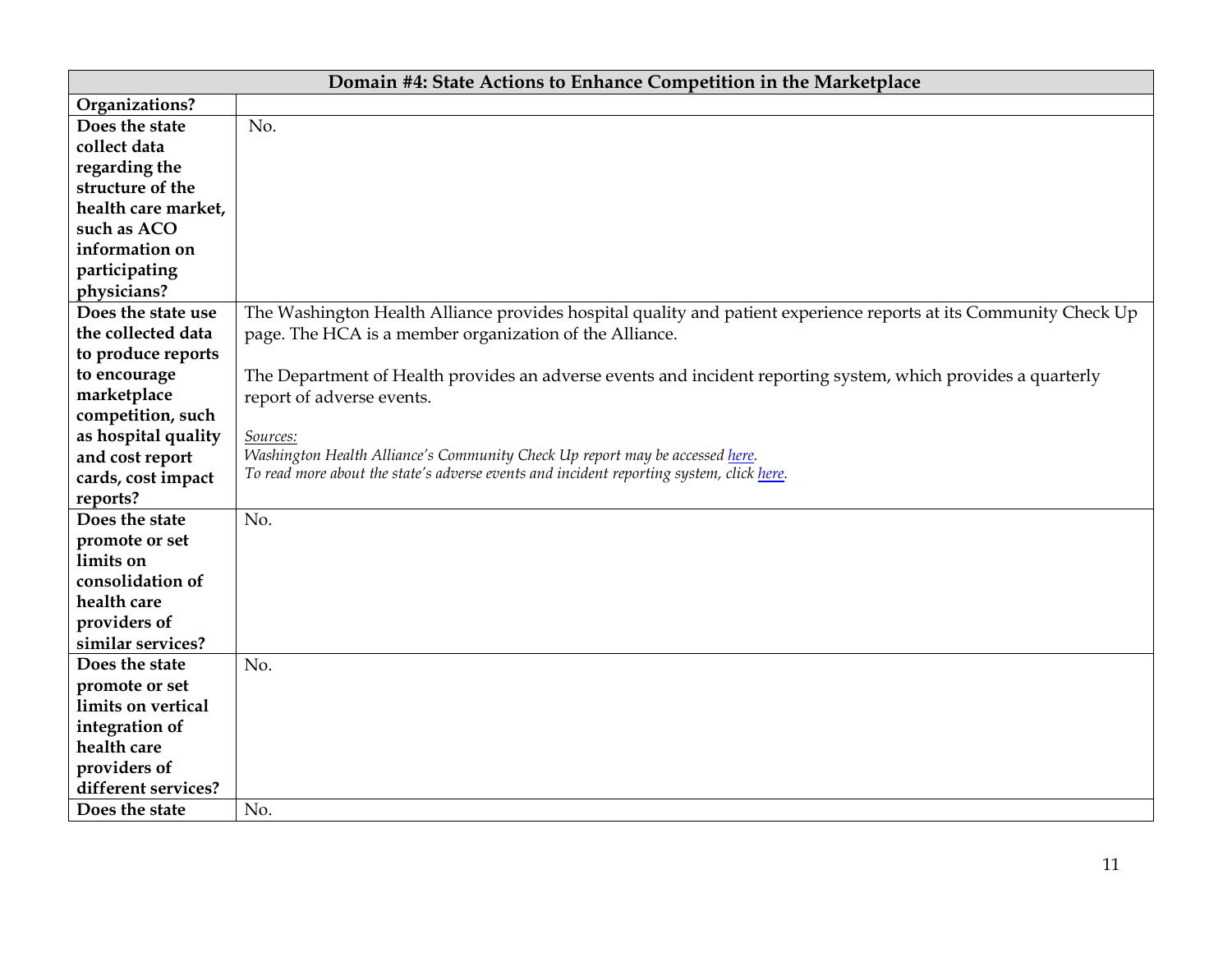| Domain #4: State Actions to Enhance Competition in the Marketplace |       |  |
|--------------------------------------------------------------------|-------|--|
| promote or limit                                                   |       |  |
| other types of                                                     |       |  |
| affiliations among                                                 |       |  |
| health care                                                        |       |  |
| providers that                                                     |       |  |
| impact referral and                                                |       |  |
| utilization                                                        |       |  |
| practices?                                                         |       |  |
| What strategies, if                                                | None. |  |
| any, has the state's                                               |       |  |
| insurance                                                          |       |  |
| department taken                                                   |       |  |
| to ease insurer                                                    |       |  |
| entry into the                                                     |       |  |
| marketplace to                                                     |       |  |
| enhance insurer                                                    |       |  |
| competition?                                                       |       |  |
| Does the state have                                                | No.   |  |
| consumer                                                           |       |  |
| protection                                                         |       |  |
| regulations that                                                   |       |  |
| promote cost                                                       |       |  |
| containment?                                                       |       |  |

| Domain #5: State Regulatory Actions to Contain Health Care Costs |                                                                                                       |  |
|------------------------------------------------------------------|-------------------------------------------------------------------------------------------------------|--|
| Does the state directly (vs                                      | No.                                                                                                   |  |
| indirectly through setting or                                    |                                                                                                       |  |
| approving insurer rates) limit                                   |                                                                                                       |  |
| price increases by providers?                                    |                                                                                                       |  |
| Has the state mandated payment                                   | No.                                                                                                   |  |
| and delivery system reform                                       |                                                                                                       |  |
| Does the state have a                                            | Yes. To read more about Washington's Certificate of Need program, click here. The program assigns a   |  |
| Determination or Certificate of                                  | numeric value that defines need according to factors based on the proposed services. More information |  |
| Need program or other programs                                   | about this methodology may be found here.                                                             |  |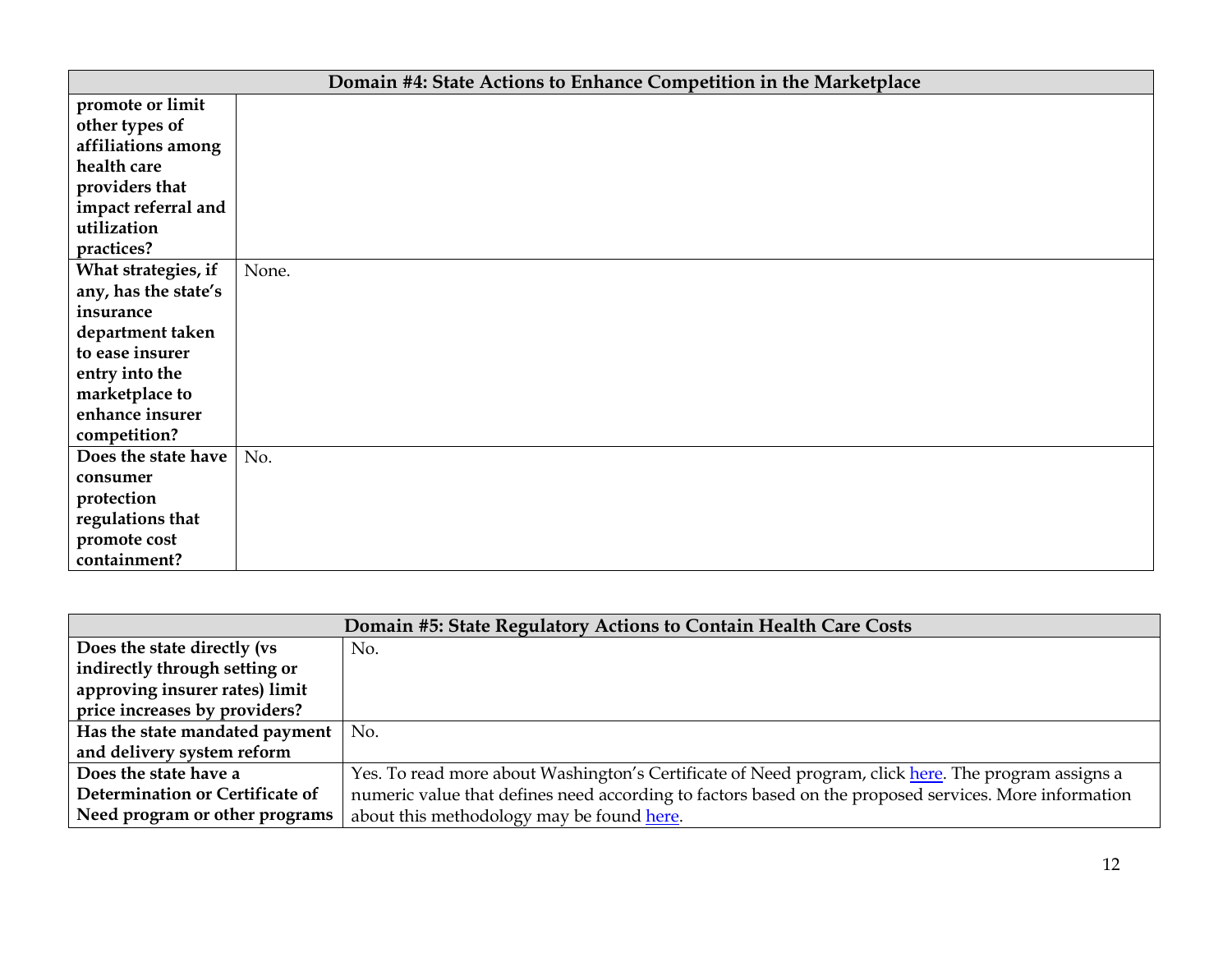| Domain #5: State Regulatory Actions to Contain Health Care Costs |                                                                                                                               |
|------------------------------------------------------------------|-------------------------------------------------------------------------------------------------------------------------------|
| to limit introduction of high cost                               |                                                                                                                               |
| services?                                                        |                                                                                                                               |
| Are there any requirements of                                    | No.                                                                                                                           |
| commercial payers to provide                                     |                                                                                                                               |
| comparative cost and quality                                     |                                                                                                                               |
| data regarding contracted                                        |                                                                                                                               |
| providers?                                                       |                                                                                                                               |
| Is the state insurance                                           | No.                                                                                                                           |
| department implementing any                                      |                                                                                                                               |
| strategies to limit provider cost                                |                                                                                                                               |
| increases?                                                       |                                                                                                                               |
| What other strategies, if any, has                               | The Insurance Commissioner is currently monitoring a proposed sale of two health plans and proposed                           |
| the state's Insurance department                                 | market consolidations. The Insurance Commissioner is monitoring these consolidations "to ensure that                          |
| taken to control health care                                     | the financial condition of the companies is sound and consumers are protected." To read more about the                        |
| costs?                                                           | Insurance Commissioner's review of pending mergers and consolidations, click here.                                            |
|                                                                  |                                                                                                                               |
|                                                                  | In 2016, the Insurance Commissioner Mike Kreidler proposed legislation (HB 2447) that would end                               |
|                                                                  | "surprise billing" for emergency room services. The bill did not pass the 2016 legislative session, but                       |
|                                                                  | remains a high priority for Commissioner Kreidler. He has pledged to continue working on a solution to                        |
|                                                                  | surprise billing, and is currently working on draft legislation on this topic for the 2017 session.                           |
|                                                                  |                                                                                                                               |
|                                                                  | Source:                                                                                                                       |
|                                                                  | To learn more about the Washington Insurance Commissioner's legislative effort to end surprise billing for emergency room     |
|                                                                  | services, click here. To learn more about the Commissioner's plans to reintroduce a bill aimed at ending surprise billing for |
|                                                                  | emergency services, click here.                                                                                               |

| Domain # 6: Payment Reform and Delivery System Reform |                                                                                                                                                                                                                                                                                                                 |  |
|-------------------------------------------------------|-----------------------------------------------------------------------------------------------------------------------------------------------------------------------------------------------------------------------------------------------------------------------------------------------------------------|--|
| What entities are driving                             | The HCA, which oversees the state's top two health care purchasers - Washington Apple Health                                                                                                                                                                                                                    |  |
| payment and delivery system<br>reform in the state?   | (Medicaid) and the Public Employee Benefits Board Program - is the primary driver of payment and                                                                                                                                                                                                                |  |
|                                                       | delivery system reform in the state.                                                                                                                                                                                                                                                                            |  |
|                                                       | In addition, the Washington Health Alliance, which is a nonprofit, nonpartisan organization and which<br>has a membership of more than 175 state, county and private employers, union trusts, health plans,<br>hospitals and physicians groups, government agencies, community based organizations, educational |  |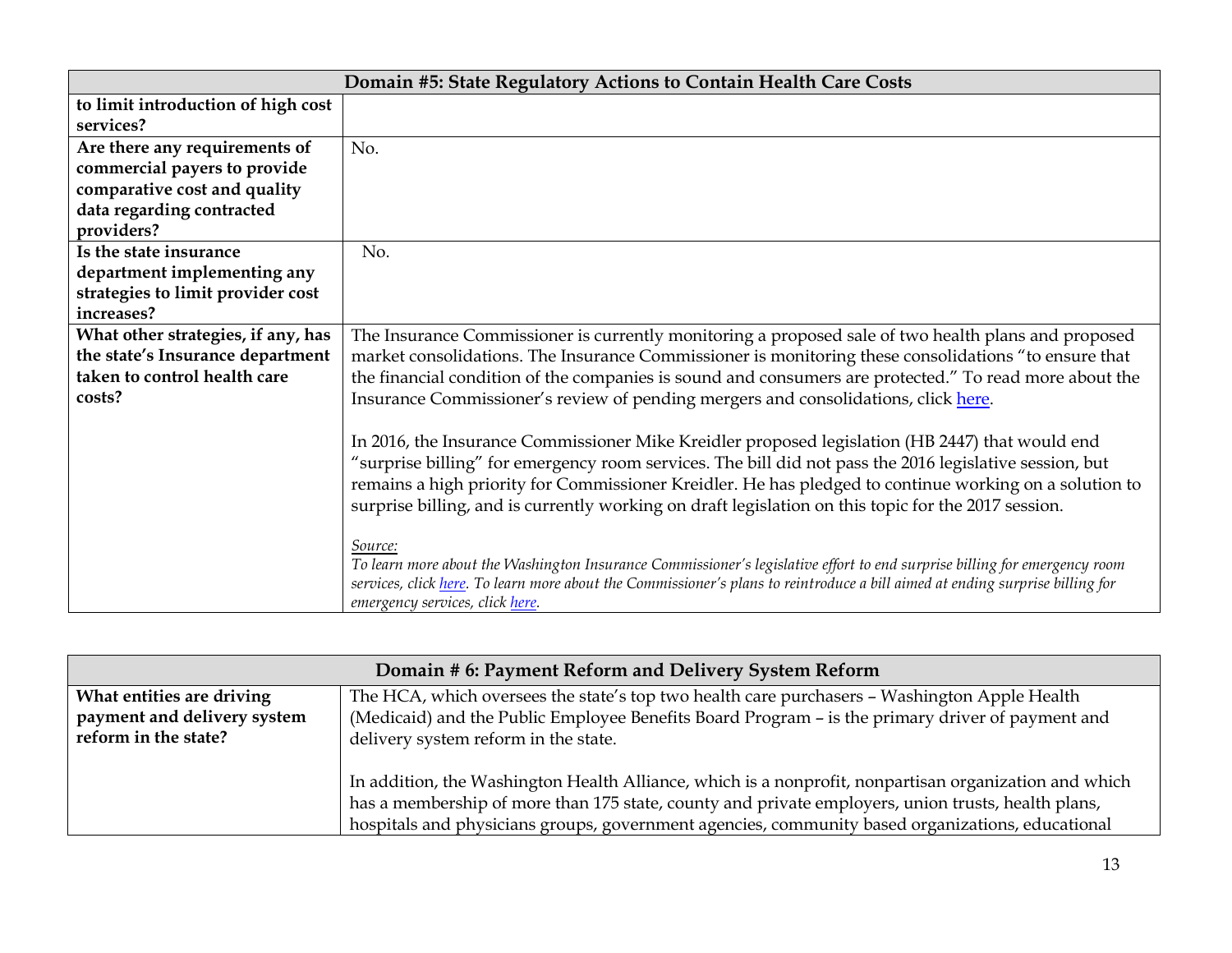| Domain # 6: Payment Reform and Delivery System Reform                                    |                                                                                                                                                                                                                                                                                                                                                       |
|------------------------------------------------------------------------------------------|-------------------------------------------------------------------------------------------------------------------------------------------------------------------------------------------------------------------------------------------------------------------------------------------------------------------------------------------------------|
|                                                                                          | institutions, pharmaceutical companies and individuals shares data on health care quality and value in<br>the state with the goal of helping providers, patients, employers and union trusts make better decisions<br>about health care.                                                                                                              |
| What support has the state<br>received to promote payment<br>and delivery system reform? | 1) Washington state has two approved Section 2703 Health Home State Plan Amendments to assist<br>individuals with chronic conditions.                                                                                                                                                                                                                 |
|                                                                                          | 2) Washington received a \$1 million Model Pre-Test Grant and a \$64.9 million Round Two State<br>Innovation Model (SIM) Design Award Grant from the Center for Medicare and Medicaid Innovation<br>(CMMI) to support the payment and delivery system reforms summarized in this analytic framework.                                                  |
|                                                                                          | 3) Washington has recently reached an agreement in principle on the state's Medicaid Transformation<br>1115 waiver, which includes \$1.125 billion in Delivery System Reform Incentive Payment funds and \$375<br>million in additional service funds over five years.                                                                                |
|                                                                                          | 4) The Washington State Office of Financial Management received from CMS a \$3.4 million grant in 2013<br>and a \$1.4 million grant in 2014 to support development and implementation of the WA-APCD. The WA-<br>APCD will produce health care cost and quality information using claims data for free, public<br>dissemination on a WA-APCD website. |
|                                                                                          | Source:<br>To read more about the 1115 waiver, click here.<br>To read more about CMS' grants for WA-APCD development and implementation, click here.                                                                                                                                                                                                  |

| Domain #7: Environmental Context for the Cost Containment Strategies |                                                                                                            |  |
|----------------------------------------------------------------------|------------------------------------------------------------------------------------------------------------|--|
| Does the state's culture promote                                     | Yes. The state is highly collaborative. For example, in interviews conducted as part of this research,     |  |
| cost reform?                                                         | HCA staff described an informal, collegial management style that cuts across agency silos and is led by    |  |
|                                                                      | the Governor. HCA staff also report having close working relationships with legislative committees.        |  |
|                                                                      |                                                                                                            |  |
|                                                                      | In addition, the state has a unique collaboration with a nonprofit organization, the Washington Heath      |  |
|                                                                      | Alliance (Alliance), which is an independent, trusted, nonprofit multi-stakeholder collaborative with over |  |
|                                                                      | 150 employer members. HCA serves on the Board of the organization and participates in all four major       |  |
|                                                                      | Alliance stakeholder work groups. The Alliance also maintains a voluntary APCD with claims level           |  |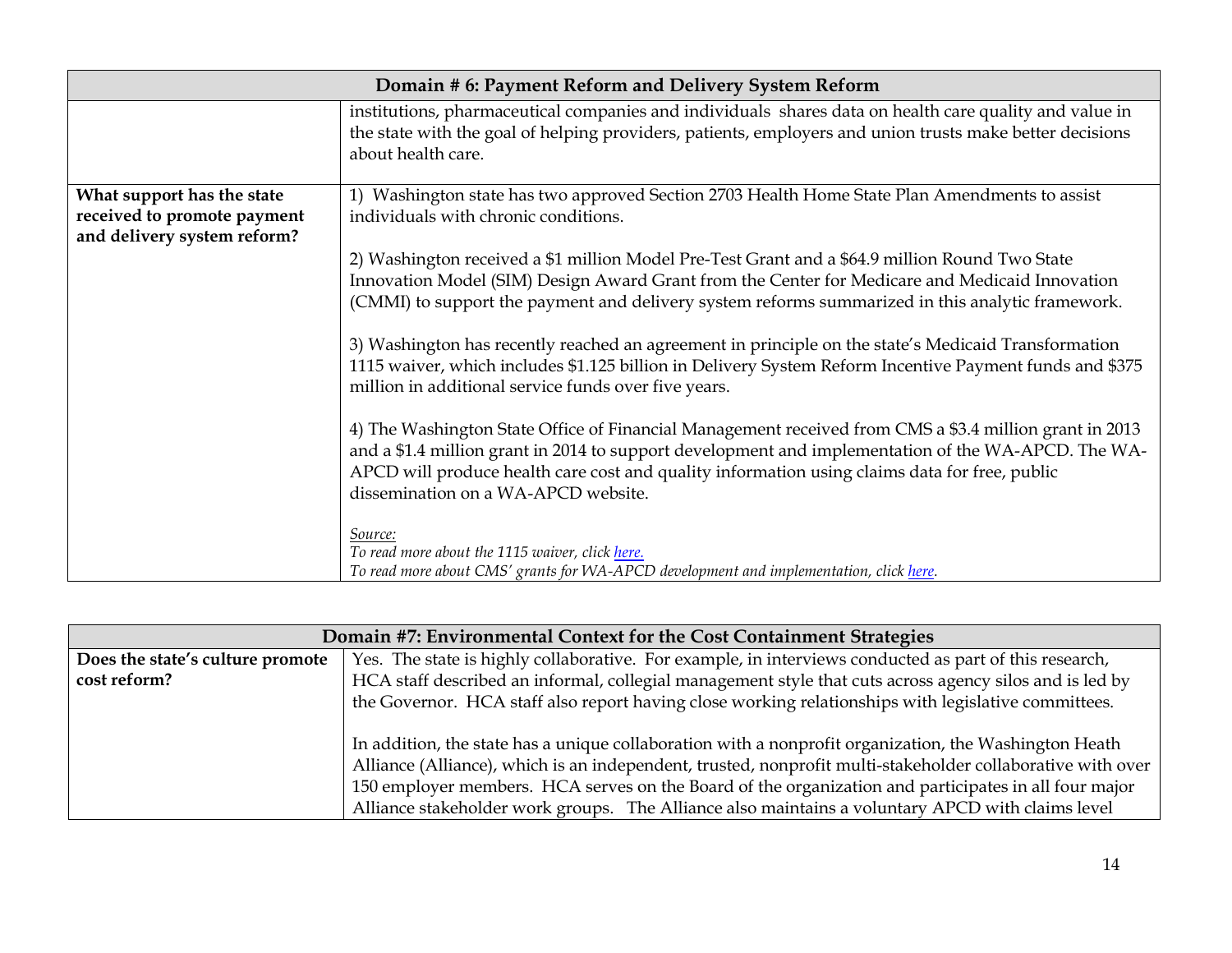| Domain #7: Environmental Context for the Cost Containment Strategies |                                                                                                                                                                                                                                                                                                                                                                                                                                                                                                                                                                                                            |  |
|----------------------------------------------------------------------|------------------------------------------------------------------------------------------------------------------------------------------------------------------------------------------------------------------------------------------------------------------------------------------------------------------------------------------------------------------------------------------------------------------------------------------------------------------------------------------------------------------------------------------------------------------------------------------------------------|--|
|                                                                      | insurance data on 4 million Washingtonians.                                                                                                                                                                                                                                                                                                                                                                                                                                                                                                                                                                |  |
|                                                                      |                                                                                                                                                                                                                                                                                                                                                                                                                                                                                                                                                                                                            |  |
|                                                                      | Reflective of the state's culture of promoting cost reform, the Washington State legislature established,<br>the Robert Bree Collaborative (Bree) in 2011. The Bree Collaborative is a consortium of public and private<br>agencies-- including employers and union trusts, health plans, providers, hospitals -- charged with<br>identifying low-value, high-cost services to develop evidence-based best practice recommendations.<br>Appointed by the Governor, Bree stakeholders are tasked with identifying specific ways to improve<br>health care quality, outcomes and affordability in the state. |  |
|                                                                      | The Washington Health Alliance produced a report on 2011 on the use of resources in high volume<br>hospitalizations.                                                                                                                                                                                                                                                                                                                                                                                                                                                                                       |  |
|                                                                      | Sources:                                                                                                                                                                                                                                                                                                                                                                                                                                                                                                                                                                                                   |  |
|                                                                      | To read more about the Bree Collective, click here.                                                                                                                                                                                                                                                                                                                                                                                                                                                                                                                                                        |  |
|                                                                      | The Washington Health Alliance's 2011 report "Use of Resources in High-Volume Hospitals" may be accessed here.                                                                                                                                                                                                                                                                                                                                                                                                                                                                                             |  |
| What are/were the governmental                                       | The legislature and the Governor are the main facilitators of reforms in the state, supported by HCA.                                                                                                                                                                                                                                                                                                                                                                                                                                                                                                      |  |
| facilitators?                                                        |                                                                                                                                                                                                                                                                                                                                                                                                                                                                                                                                                                                                            |  |
| Are there any key insurers that                                      | No evidence of such insurers.                                                                                                                                                                                                                                                                                                                                                                                                                                                                                                                                                                              |  |
| are driving cost containment                                         |                                                                                                                                                                                                                                                                                                                                                                                                                                                                                                                                                                                                            |  |
| strategies?<br>Do health plans promote use of                        | No evidence of such approaches.                                                                                                                                                                                                                                                                                                                                                                                                                                                                                                                                                                            |  |
| high-quality, low cost providers                                     |                                                                                                                                                                                                                                                                                                                                                                                                                                                                                                                                                                                                            |  |
| in their plan designs?                                               |                                                                                                                                                                                                                                                                                                                                                                                                                                                                                                                                                                                                            |  |
| Have health plans implemented                                        | During the State's 2013 State Health Care Innovation planning, the blueprint for Healthier Washington,                                                                                                                                                                                                                                                                                                                                                                                                                                                                                                     |  |
| alternative payment models with                                      | MMCOs were asked about their payment arrangements with providers serving physical health care                                                                                                                                                                                                                                                                                                                                                                                                                                                                                                              |  |
| providers?                                                           | needs of Medicaid clients. Barely 24% of care was provided within a specific "budget" in which payment                                                                                                                                                                                                                                                                                                                                                                                                                                                                                                     |  |
|                                                                      | was not directly triggered by service delivery, but rather by responsibility for the care of a beneficiary                                                                                                                                                                                                                                                                                                                                                                                                                                                                                                 |  |
|                                                                      | (regardless of the volume of services).                                                                                                                                                                                                                                                                                                                                                                                                                                                                                                                                                                    |  |
|                                                                      |                                                                                                                                                                                                                                                                                                                                                                                                                                                                                                                                                                                                            |  |
|                                                                      | However, under the 1115 Waiver, Medicaid managed care plans are required to have an increasing                                                                                                                                                                                                                                                                                                                                                                                                                                                                                                             |  |
|                                                                      | percentage of payments be value-based payments from 30% in 2017 to 90% in 2021.                                                                                                                                                                                                                                                                                                                                                                                                                                                                                                                            |  |
| How have health plans                                                | No evidence of such approaches.                                                                                                                                                                                                                                                                                                                                                                                                                                                                                                                                                                            |  |
| promoted delivery system                                             |                                                                                                                                                                                                                                                                                                                                                                                                                                                                                                                                                                                                            |  |
| transformation?                                                      |                                                                                                                                                                                                                                                                                                                                                                                                                                                                                                                                                                                                            |  |
| Are there any multi-stakeholder                                      | Yes. The Washington Health Alliance (the Alliance) is a nonprofit, nonpartisan organization that shares                                                                                                                                                                                                                                                                                                                                                                                                                                                                                                    |  |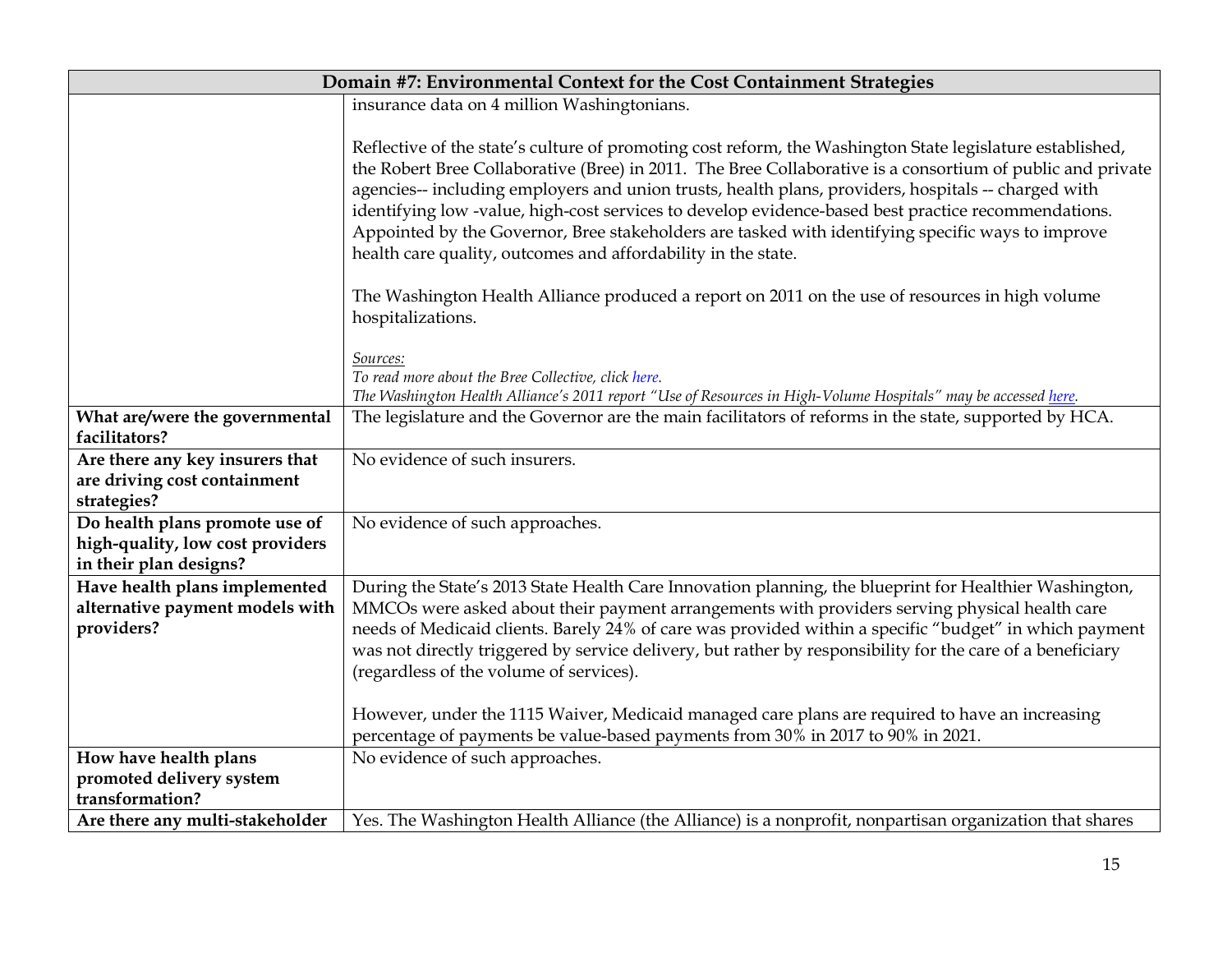|                                              | Domain #7: Environmental Context for the Cost Containment Strategies                                       |
|----------------------------------------------|------------------------------------------------------------------------------------------------------------|
| coalitions facilitating cost                 | data on health care quality and value in the state with the goal of helping providers, patients, employers |
| containment strategies?                      | and union trusts make better decisions about health care. As noted above, the Alliance publishes a         |
|                                              | Community Check Up report including statewide indicators of cost trends. The Washington State Health       |
|                                              | Authority is on the Alliance's Board.                                                                      |
|                                              |                                                                                                            |
|                                              | Source:                                                                                                    |
|                                              | To learn more about the Washington Health Alliance, click here.                                            |
| Is there a strong employer                   | Yes, the Washington Health Alliance includes a broad array of employers among its member                   |
| purchaser coalition in the market            | organizations, including the HCA. The Health Alliance's transparency efforts are well documented           |
| facilitating cost containment<br>strategies? | above, most especially the reports available via their Community Check Up web site.                        |
| Are there any individual                     | In an effort to achieve savings, Boeing implemented several years ago direct contracts with ACOs for       |
| employers that are driving cost              | provision of health care services to its employees. 27,000 Boeing employees in the Puget Sound area were   |
| control discussions and actions              | given the option of joining health plans under ACO contracts, with financial incentives for doing so.      |
| within the state?                            | Major health systems in Washington state have announced direct contracts with Boeing that include          |
|                                              | financial incentives for faster, cheaper and higher-quality medical care.                                  |
|                                              |                                                                                                            |
|                                              | Source:                                                                                                    |
|                                              | To read more about Boeing's direct contracts with ACOs, click here.                                        |
| Does the state have a centralized            | Yes, the HCA oversees health care purchasing for the state's Medicaid and public employees. The HCA's      |
| agency responsible for                       | purchasing goal is to move 90 percent of state-purchased health care from FFS to value-based purchasing    |
| overseeing/driving health care               | by 2021.                                                                                                   |
| cost strategies?                             |                                                                                                            |
| Has the state or any of its                  | Yes. In June 2016, the HCA published a "Value-based Road Map," which describes how the HCA plans           |
| executive branch agencies                    | to change the delivery system by implementing new models of care. The Road Map describes how the           |
| adopted a formal cost control                | various strategies undertaken by the HCA fit together, including the Medicaid transformation waiver,       |
| strategy or roadmap?                         | Healthier Washington (Payment Redesign Model Tests, Statewide Common Measure Set and ACHs) and             |
|                                              | the Bree Collaborative recommendations (see further below in Domain #7 for more information on the         |
|                                              | Bree Collaborative).                                                                                       |
|                                              | Source:                                                                                                    |
|                                              | To access the HCA's Value-based Road Map, click here.                                                      |
| Does the state have any funding              | No known programs.                                                                                         |
| mechanism to support cost                    |                                                                                                            |
| containment initiatives by                   |                                                                                                            |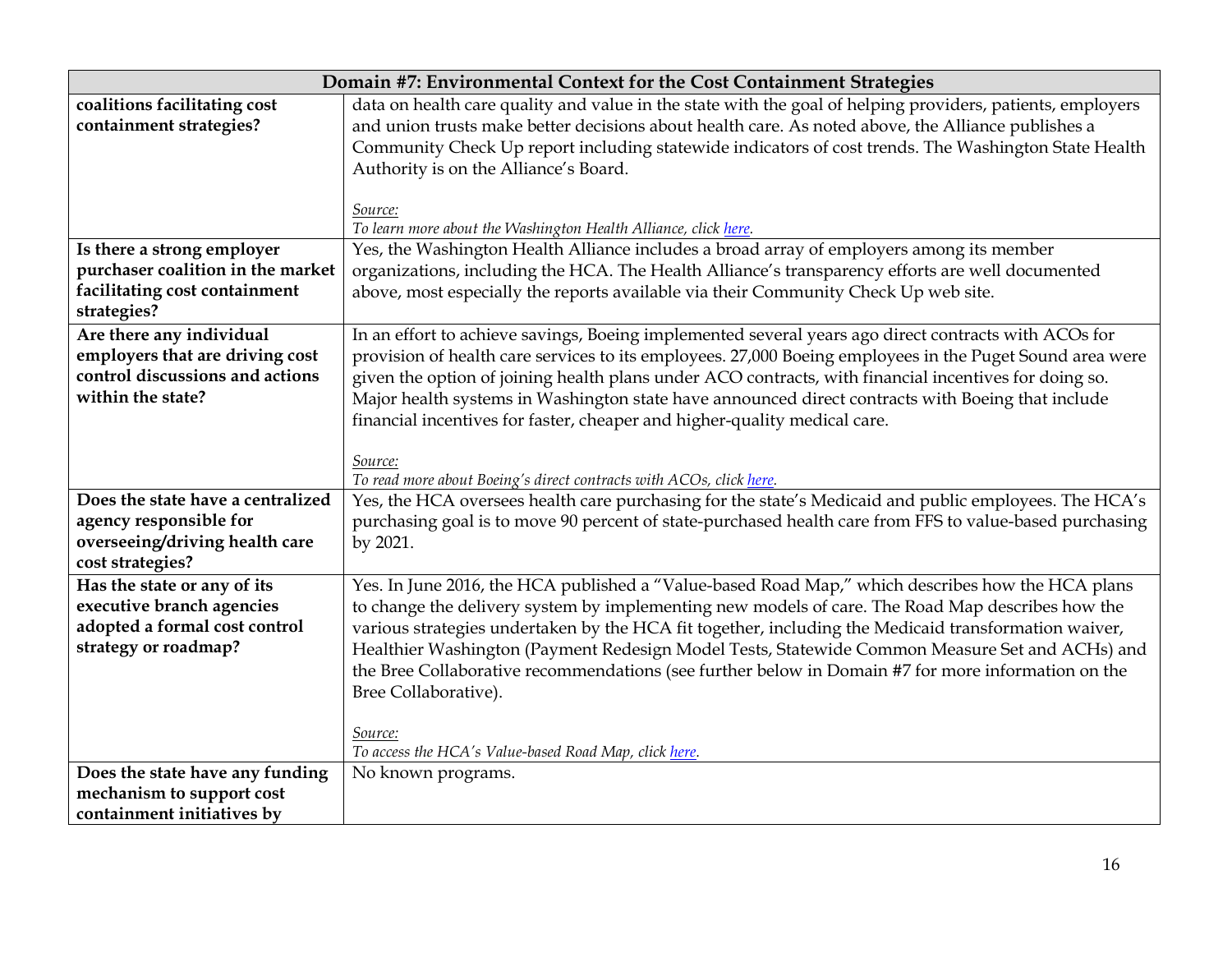| Domain #7: Environmental Context for the Cost Containment Strategies |                                               |  |
|----------------------------------------------------------------------|-----------------------------------------------|--|
| unaffiliated providers such as                                       |                                               |  |
| independent primary care                                             |                                               |  |
| practices, small community                                           |                                               |  |
| hospitals or safety-net hospitals?                                   |                                               |  |
| Does the state have any                                              | Yes, through the newly awarded DSRIP program. |  |
| resources and program                                                |                                               |  |
| initiatives to assist health care                                    |                                               |  |
| providers to increase quality and                                    |                                               |  |
| efficiency?                                                          |                                               |  |

| What has been the effectiveness of state strategies on cost control according to formal evaluation activity, including independent party |                                                                                    |  |
|------------------------------------------------------------------------------------------------------------------------------------------|------------------------------------------------------------------------------------|--|
| evaluations and self-reported studies?                                                                                                   |                                                                                    |  |
| <b>Key Findings</b>                                                                                                                      | <b>Summary and Citation</b>                                                        |  |
| The Washington Health Home MFFS demonstration leverages                                                                                  | In January 2016, an evaluation of the Washington Health Home MFFS                  |  |
| Medicaid health homes to integrate care for high-cost, high-                                                                             | demonstration reported savings of \$21.6 million for the first                     |  |
| risk, Medicare-Medicaid beneficiaries. Jointly administered at                                                                           | demonstration period-- representing over 6 percent savings.                        |  |
| the State level by the HCA and the Department of Social and                                                                              |                                                                                    |  |
| Health Services (DSHS). The Washington Health Homes MFFS                                                                                 | Source:                                                                            |  |
| demonstration targets high-cost, high-risk Medicare-Medicaid                                                                             | To access preliminary findings from the Washington MFFS Demonstration, click here. |  |
| enrollees with intensive care coordination. The demonstration                                                                            |                                                                                    |  |
| also focuses on patient activation and engagement, and                                                                                   |                                                                                    |  |
| support for enrollees to take steps to improve their own health.                                                                         |                                                                                    |  |
|                                                                                                                                          |                                                                                    |  |
| The "ER is for Emergencies" program experienced a reduction                                                                              | 'ER is for Emergencies' program resulted in significant reduction in ED            |  |
| in Medicaid ED costs (though a reduction in ED visits) of                                                                                | visits among Medicaid recipients, with \$34 million in savings in its first        |  |
| nearly \$34 million in its first year. According to a May 2015                                                                           | year.                                                                              |  |
| Brookings brief, "ED visits by Medicaid patients declined by                                                                             |                                                                                    |  |
| nearly 10%, with rates of visits by high utilizers (5+ visits/year)                                                                      | Source:                                                                            |  |
| declining by approximately 11%. For less serious conditions,                                                                             | To access a Brookings Institution brief on Washington's "ER is for Emergencies"    |  |
| the visit rate decreased by more than 14% over the year. Visits                                                                          | program, click here.                                                               |  |
| resulting in the prescription of controlled substances fell                                                                              |                                                                                    |  |
| by 25% for the Medicaid population."                                                                                                     |                                                                                    |  |
| Washington's Chronic Care Management program, a care                                                                                     | Washington's Medicaid Care Coordination Program experienced                        |  |